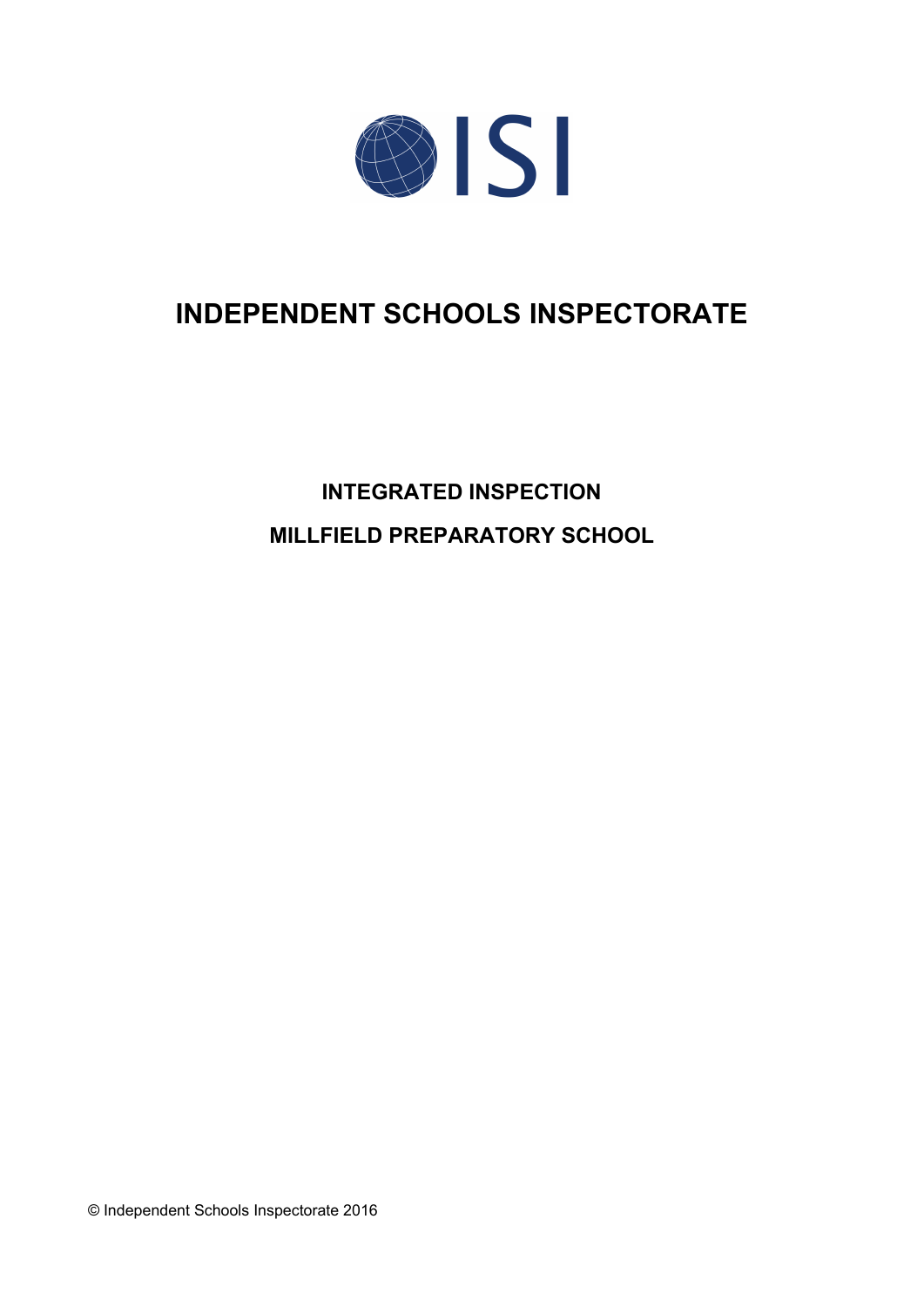# **INDEPENDENT SCHOOLS INSPECTORATE**

# **Millfield Preparatory School**

The senior school was inspected at the same time and a separate report published.

| <b>Full Name of School</b>       | <b>Millfield Preparatory School</b>                                                                             |     |            |     |
|----------------------------------|-----------------------------------------------------------------------------------------------------------------|-----|------------|-----|
| <b>DfE</b> Number                | 933/6115                                                                                                        |     |            |     |
| <b>EYFS Number</b>               | EY395459                                                                                                        |     |            |     |
| Registered Charity Number 310283 |                                                                                                                 |     |            |     |
| <b>Address</b>                   | <b>Millfield Preparatory School</b><br><b>Edgarley Hall</b><br>Glastonbury<br><b>Somerset</b><br><b>BA6 8LD</b> |     |            |     |
| <b>Telephone Number</b>          | 01458 832446                                                                                                    |     |            |     |
| Fax Number                       | 01458 833679                                                                                                    |     |            |     |
| <b>Email Address</b>             | office@millfieldprep.com                                                                                        |     |            |     |
| <b>Headmistress</b>              | <b>Mrs Shirley Shayler</b>                                                                                      |     |            |     |
| <b>Chair of Governors</b>        | <b>General Sir John Reith KCB CBE</b>                                                                           |     |            |     |
| Age Range                        | 2 to 13                                                                                                         |     |            |     |
| <b>Total Number of Pupils</b>    | 412                                                                                                             |     |            |     |
| <b>Gender of Pupils</b>          | Mixed (223 boys; 189 girls)                                                                                     |     |            |     |
| Numbers by Age                   | 0-2 (EYFS):                                                                                                     | 11  | $5 - 11$ : | 167 |
|                                  | 3-5 (EYFS): 36                                                                                                  |     | $11 - 13:$ | 198 |
| Number of Day Pupils             | Total:                                                                                                          | 297 |            |     |
| <b>Number of Boarders</b>        | Total:                                                                                                          | 115 |            |     |
|                                  | Full:                                                                                                           | 115 | Weekly: 0  |     |
| <b>Head of EYFS Setting</b>      | <b>Mrs Alison Blasdale</b>                                                                                      |     |            |     |
| <b>EYFS Gender</b>               | <b>Mixed</b>                                                                                                    |     |            |     |
| <b>Inspection Dates</b>          | 24 Nov 2015 to 27 Nov 2015                                                                                      |     |            |     |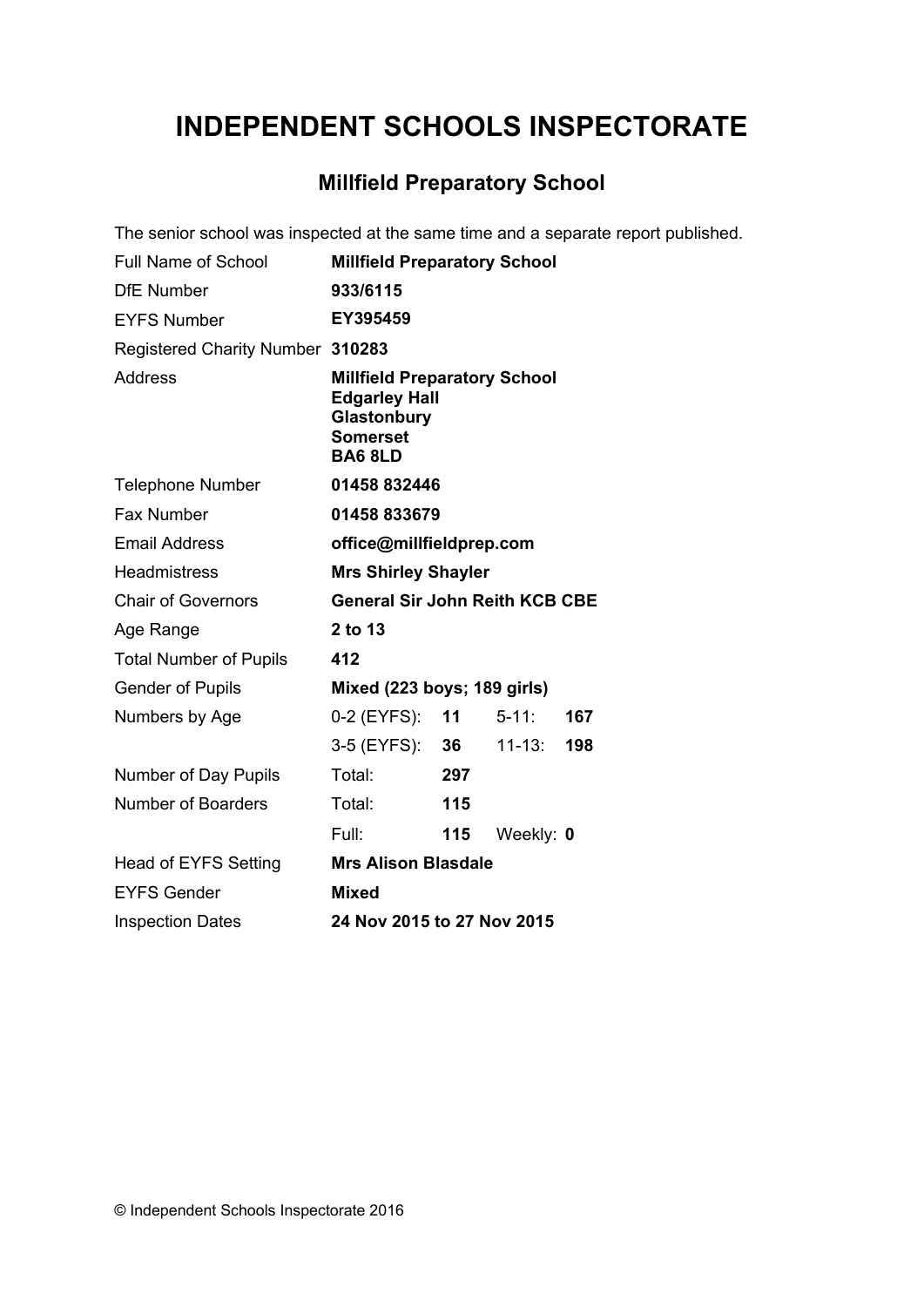# **PREFACE**

The Independent Schools Inspectorate (ISI) is the body approved by the Secretary of State for the purpose of inspecting schools belonging to the Independent Schools Council (ISC) Associations and reporting on compliance with the Education (Independent School Standards) Regulations 2014. The range of these Regulations can be viewed on the website [www.legislation.gov.uk.](http://www.legislation.gov.uk) Additionally, inspections will consider the school's accessibility plan under Schedule 10 of the Equality Act 2010 and the ban on corporal punishment introduced by the School Standards and Framework Act 1998.

This inspection report follows the *ISI schedule.* The inspection on which the report is based took place over a period of four continuous days in the school.

The previous ISI second cycle inspection was in November 2009, the previous EYFS intermediate inspection was in 2013 and the previous boarding intermediate inspection was in 2013.

The inspection was also carried out under the arrangements of the ISC Associations for the maintenance and improvement of the quality of their membership.

ISI is also approved to inspect the Early Years Foundation Stage (EYFS), which was introduced in September 2008 and applies to all children in England from birth to 31 August following their fifth birthday. This report evaluates the extent to which the setting fulfils the requirements of the Early Years Foundation Stage Statutory Framework published by the Department for Education (DfE) and follows the requirements of the Childcare Act 2006 as subsequently amended.

This inspection contains specific judgements on the National Minimum Standards for Boarding Schools. It comments on the progress made by the school in meeting the recommendations set out in the most recent statutory boarding inspection and evaluates the quality of the boarding experience and its contribution to pupils' education, personal development and welfare.

The inspection of the school is from an educational perspective and provides limited inspection of other aspects, although inspectors comment on any significant hazards or problems they encounter which have an adverse impact on children. The inspection does not include:

- (i) an exhaustive health and safety audit;
- (ii) an in-depth examination of the structural condition of the school, its services or other physical features;
- (iii) an investigation of the financial viability of the school or its accounting procedures;
- (iv) an in-depth investigation of the school's compliance with employment law.

Inspectors may be aware of individual safeguarding concerns, allegations and complaints as part of the inspection process. Such matters will not usually be referred to in the published report but will have been considered by the team in reaching their judgements.

Both Ofsted and ISI inspect and report on the Independent School Standards Regulations. However, they apply different frameworks and have different criteria for judging school quality that are suited to the different types of schools they inspect. Both use a four point scale when making judgements of quality but, whilst the ISI terminology reflects quality judgements that are at least equivalent to those used by Ofsted, they also reflect the differences in approach. ISI reports do not provide a single overarching judgement for the school but instead give a clear judgement on each aspect of the school's work at the beginning of each section. **These headline statements must include one of the ISI**

© Independent Schools Inspectorate 2016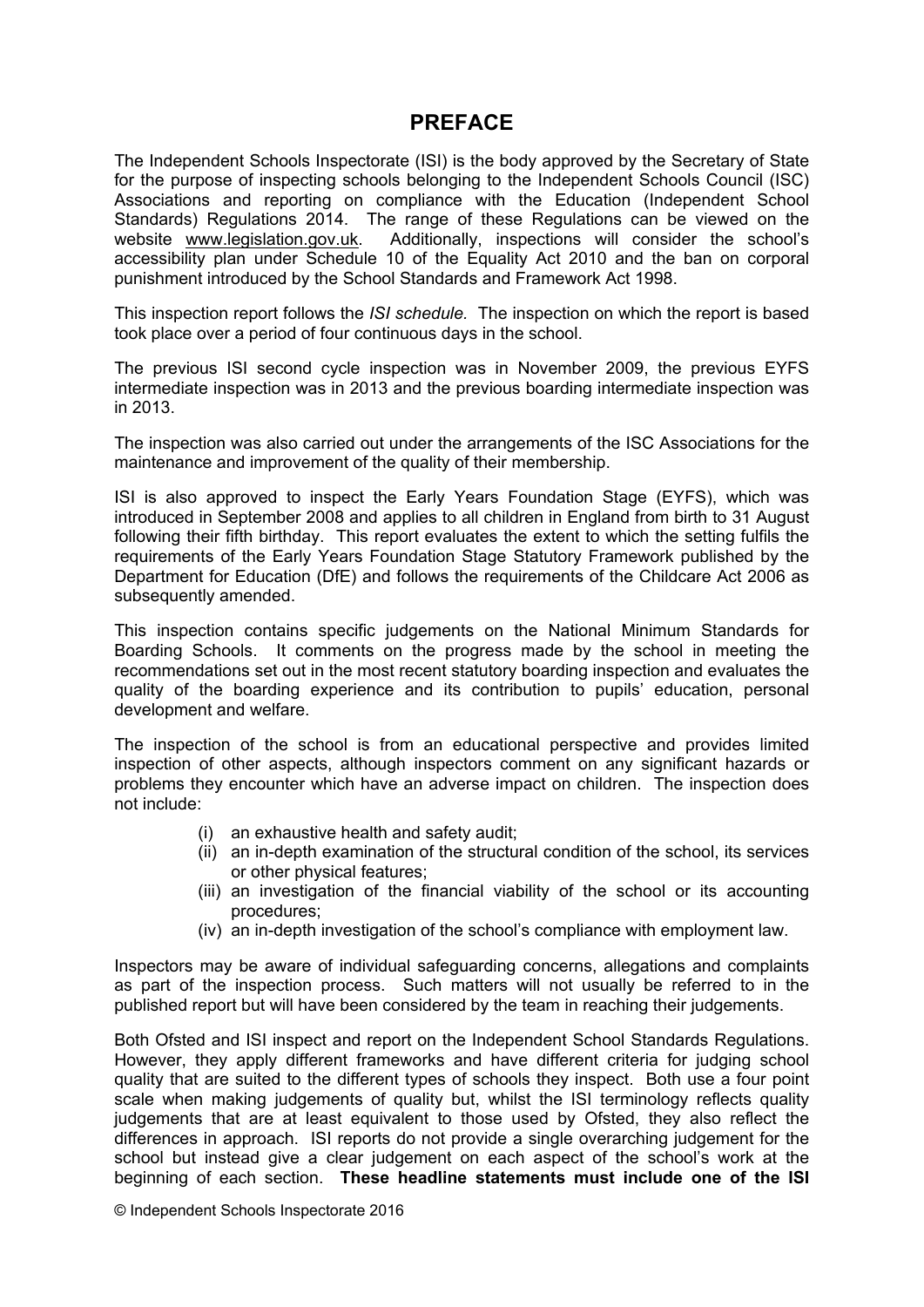**descriptors 'excellent', 'good', 'sound' or 'unsatisfactory', and where Achievement is 'exceptional' that term may be used for the top grade.** Elsewhere in the report, inspectors may use a range of different adjectives to make judgements. **For EYFS registered provision (for children aged under two), reports are required to use the same terminology ('outstanding', 'good', 'requires improvement' and 'inadequate') as Ofsted reports.**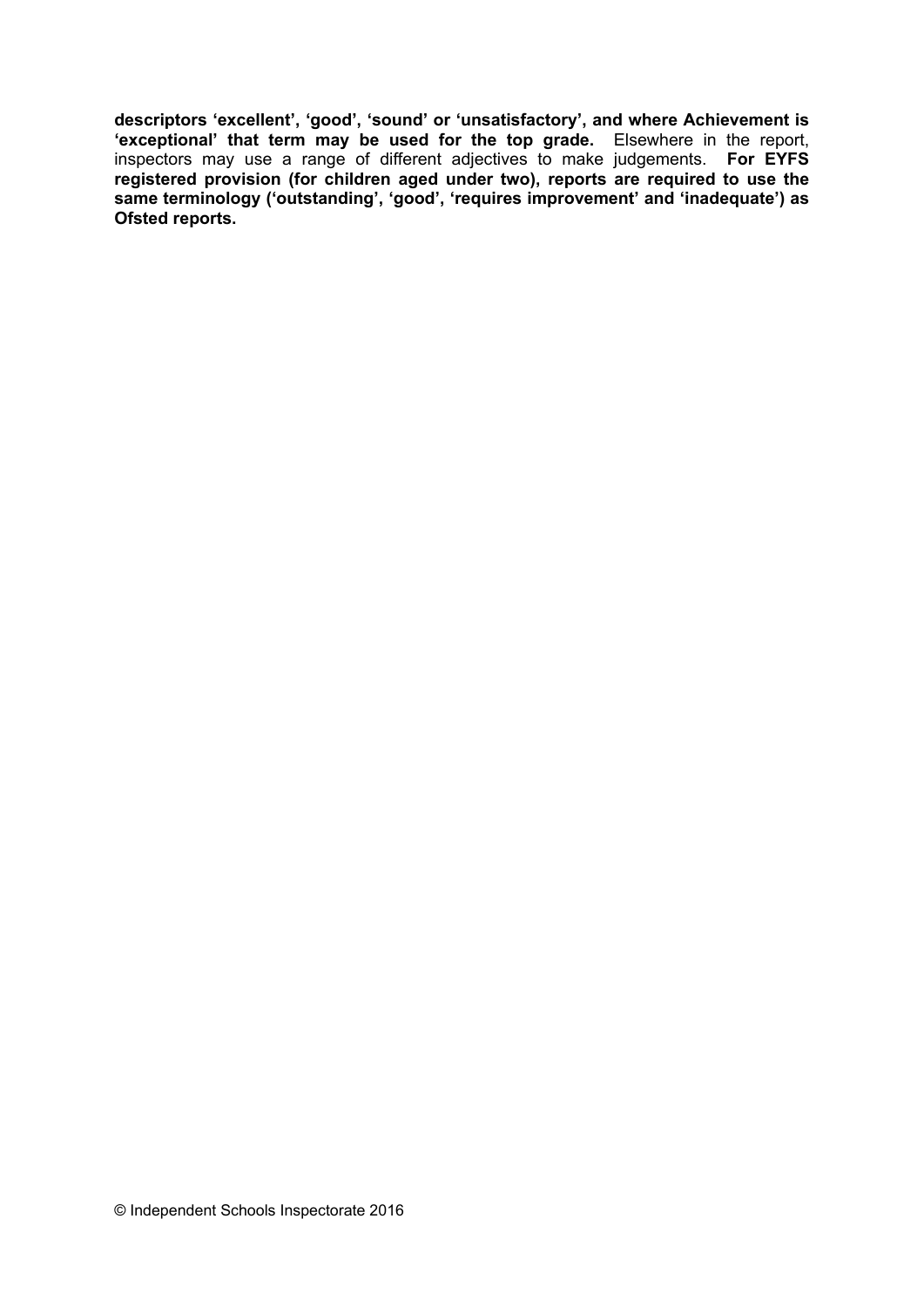# **INSPECTION EVIDENCE**

The inspectors observed lessons, conducted formal interviews with pupils and examined samples of pupils' work. They held discussions with senior members of staff and with some of the governors, observed a sample of the extra-curricular activities that occurred during the inspection period, and attended registration sessions and assemblies. Inspectors visited boarding houses and the facilities for sick or injured pupils. The responses of parents and pupils to pre-inspection questionnaires were analysed, and the inspectors examined regulatory documentation made available by the school.

### **Inspectors**

| Dr Alison Primrose    | Reporting Inspector                                         |
|-----------------------|-------------------------------------------------------------|
| Mr Raymond Crayton    | Team Inspector (Deputy Head (Academic), IAPS school)        |
| Mr Richard Evans      | Team Inspector (Headmaster, IAPS school)                    |
| Mrs Naomi Fowke       | Team Inspector (Former Headmistress, ISA school)            |
| Mr Christian Heinrich | Team Inspector (Headmaster, IAPS school)                    |
| Mr Nicholas Parsons   | Team Inspector (Head of Department, IAPS school)            |
| Mrs Gillian Smith     | Team Inspector (Head of Pre-Prep, IAPS school)              |
| Dr Steven Bailey      | Co-ordinating Inspector for Boarding                        |
| Mrs Cathy Gainer      | Team Inspector for Boarding (Head of Boarding, IAPS school) |
| Dr Wendy Bowring      | Co-ordinating Inspector for Early Years                     |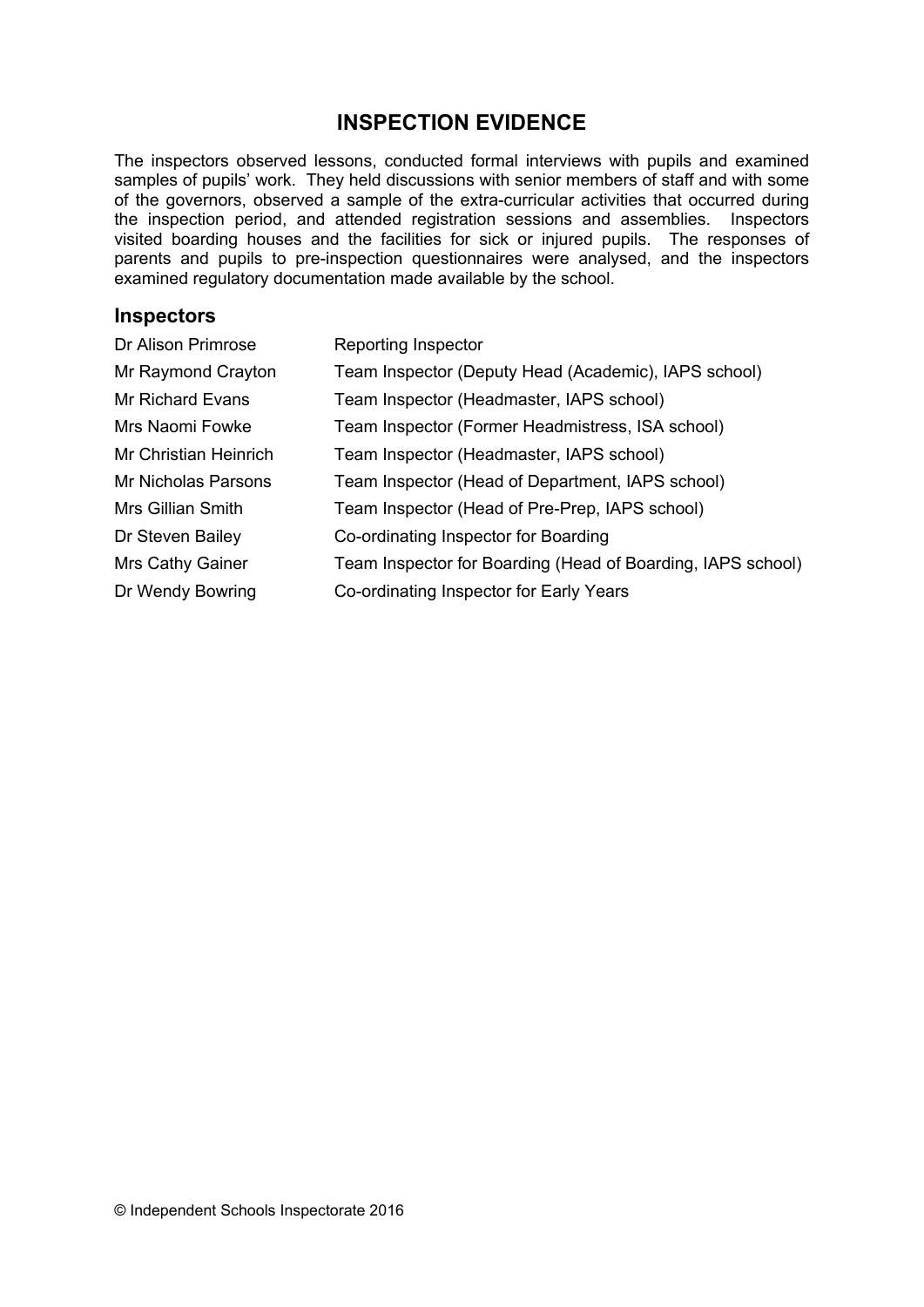# **CONTENTS**

| 1            | THE CHARACTERISTICS OF THE SCHOOL                                                                                                | 1           |
|--------------|----------------------------------------------------------------------------------------------------------------------------------|-------------|
| $\mathbf{2}$ | THE SUCCESS OF THE SCHOOL                                                                                                        | $\mathbf 2$ |
| (a)          | <b>Main findings</b>                                                                                                             | 2           |
|              | (b) Action points                                                                                                                | 3           |
|              | (i) Compliance with regulatory requirements                                                                                      | 3           |
|              | (ii) Recommendations for further improvement                                                                                     | 3           |
| 3            | THE QUALITY OF ACADEMIC AND OTHER ACHIEVEMENTS                                                                                   | 4           |
| (a)<br>(b)   | The quality of the pupils' achievements and learning<br>The contribution of curricular and extra-curricular provision (including | 4           |
|              | community links of benefit to pupils)                                                                                            | 6           |
| (c)          | The contribution of teaching                                                                                                     | 8           |
| 4            | THE QUALITY OF THE PUPILS' PERSONAL DEVELOPMENT                                                                                  | 10          |
| (a)          | The spiritual, moral, social and cultural development of the pupils                                                              | 10          |
| (b)          | The contribution of arrangements for pastoral care                                                                               | 11          |
| (c)          | The contribution of arrangements for welfare, health and safety                                                                  | 12          |
| (d)          | The quality of boarding                                                                                                          | 13          |
| 5            | THE EFFECTIVENESS OF GOVERNANCE, LEADERSHIP AND<br><b>MANAGEMENT</b>                                                             | 16          |
| (a)<br>(b)   | The quality of governance<br>The quality of leadership and management, including links with parents, carers<br>and guardians     | 16<br>17    |
|              |                                                                                                                                  |             |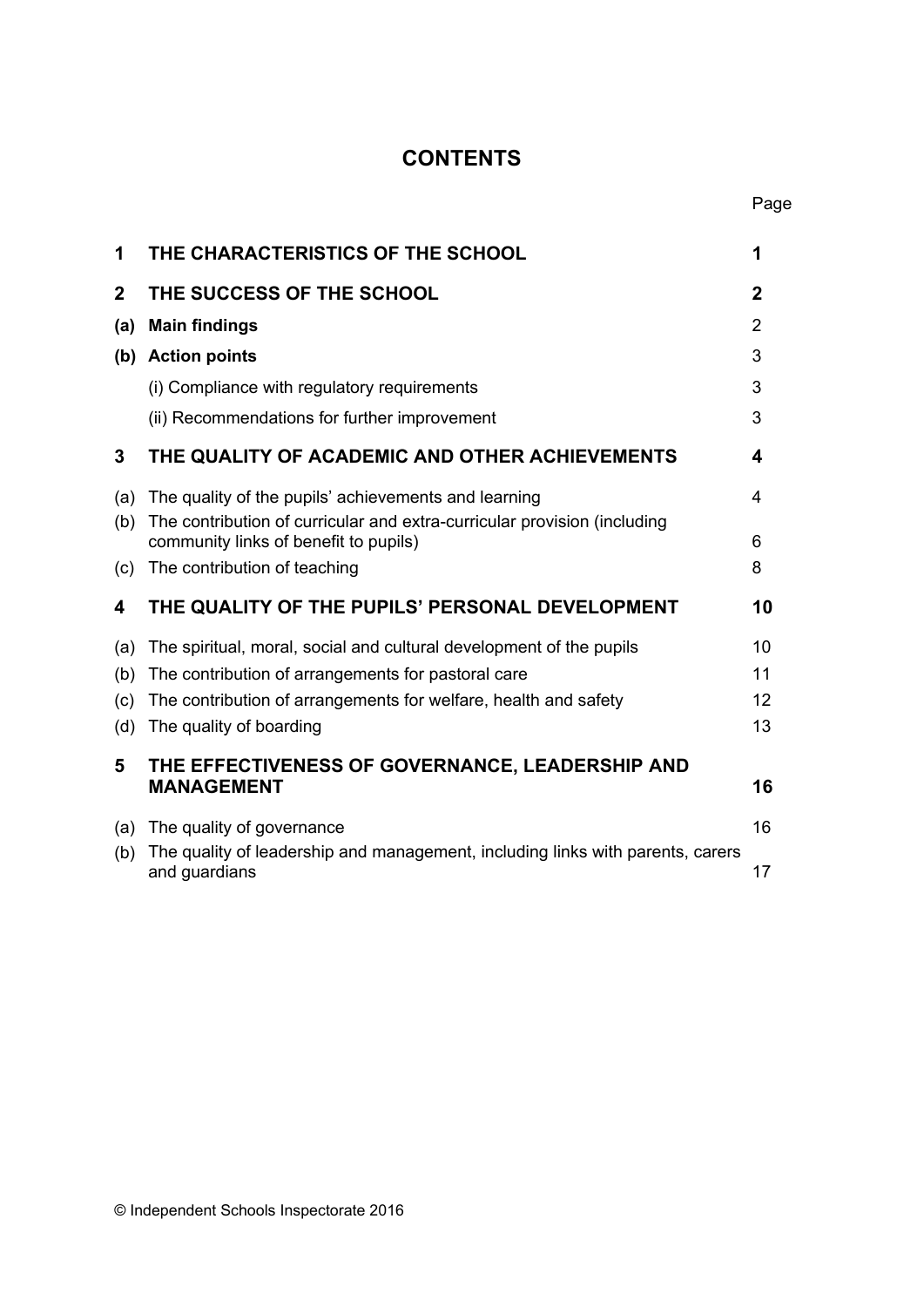# **1. THE CHARACTERISTICS OF THE SCHOOL**

- 1.1 Millfield Preparatory School is a co-educational day and boarding school for pupils from the ages of 2 to 13. Founded in 1946, the school is part of the Millfield foundation, a charitable trust administered by a board of governors who are both the directors of the company and trustees of the charity. The aim of the school is to discover the potential within each pupil through providing pastoral, academic, community, sporting and global opportunities, so that all pupils can identify their interests, nurture their talents and develop their full potential. The school seeks to make provision for pupils of all abilities, and to provide individual, personalised support and encouragement.
- 1.2 The school is located in Somerset on a site of 160 acres on the outskirts of Glastonbury, three miles from Millfield senior school. The pre-preparatory department (pre-prep), for children from the ages of two to seven years, is located on the same site as the prep school (prep), for pupils aged eight to thirteen, and shares its facilities. It includes the Early Years Foundation Stage (EYFS), for children from the ages of two to five. There are five mixed-age boarding houses, three for boys and two for girls, all located within the school grounds. Recent developments have included the installation of floodlights in the outdoor riding arena, the provision of a new sports pavilion, refurbishment of dining areas and enhancement of the facilities for design and technology (DT). A new headmistress took up post in September 2010 and the senior leadership team has been restructured. A new head of pre-prep and a new head of boarding have been appointed since the previous inspections.
- 1.3 At the time of the inspection, there were 412 pupils in the school: 223 boys and 189 girls. There were 47 children in the EYFS, organised into 3 groups. The school has identified 127 pupils as having special educational needs and/or disabilities (SEND), of whom 1 has a statement of special educational needs. Additional support is provided by the school for 98 of these pupils. There are 55 pupils who speak English as an additional language (EAL), and 38 of these receive English language support.
- 1.4 The ability profile of the school is above the national average. Pupils come from a range of cultural and socio-economic backgrounds and include a number whose parents work overseas. Around one-fifth of the pupils are from abroad, mainly from countries within Europe and Asia. Day pupils come from within a 20-mile radius.
- 1.5 National Curriculum (NC) nomenclature is used throughout this report to refer to year groups in the school.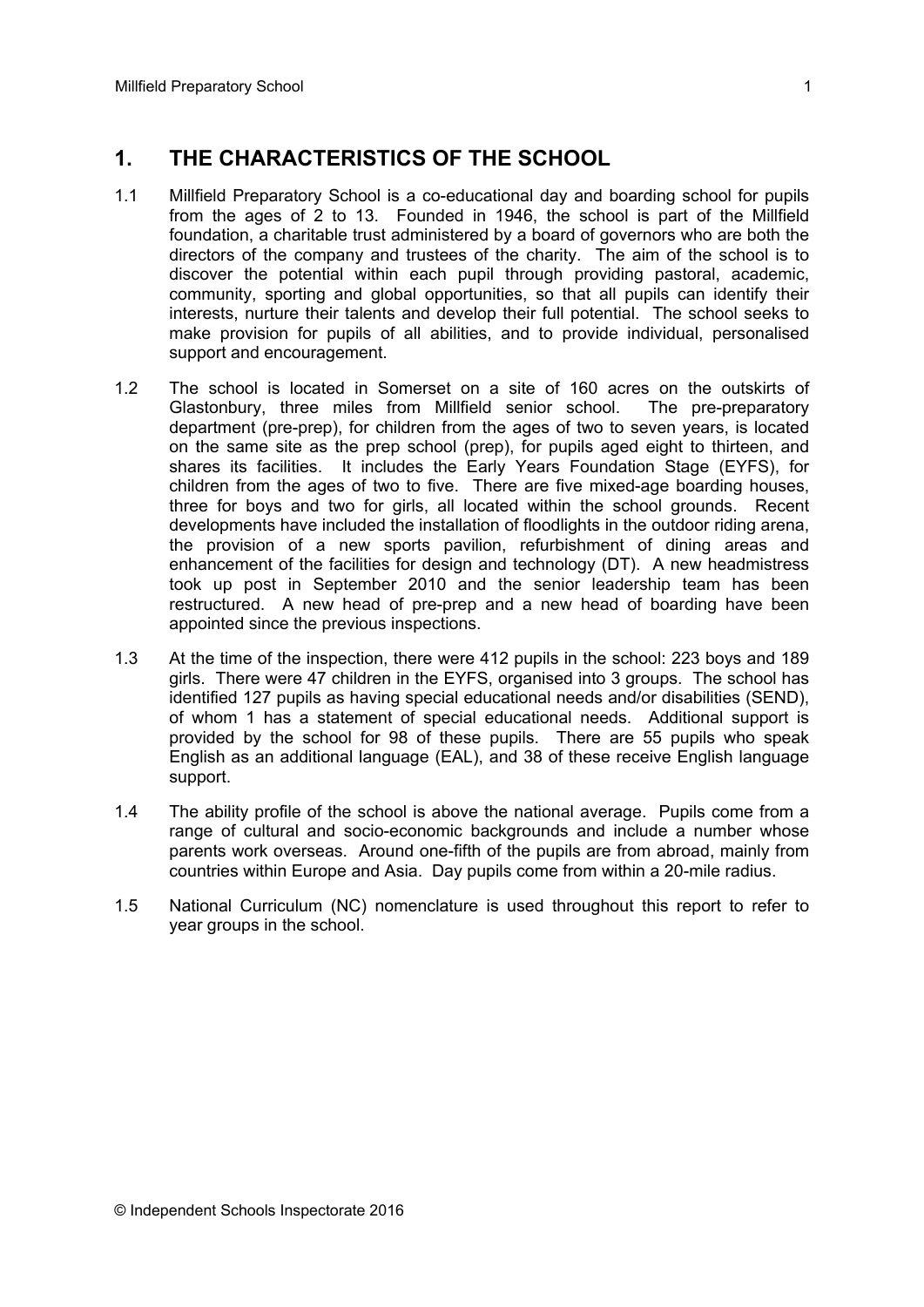# **2. THE SUCCESS OF THE SCHOOL**

### **2.(a) Main findings**

- 2.1 An excellent curriculum provides all pupils with opportunities to achieve well, and often excel, in an extremely wide range of subjects, sports and activities. A team of highly committed and dedicated teachers includes specialists in many fields. Teaching in the classroom is good; it is always positive and encouraging, and often highly engaging. At times it lacks pace so that pupils are not fully challenged and extended during lessons. The school is extremely successful at identifying pupils' strengths and talents, and provides many opportunities to support and nurture them. Pupils with SEND, including any with a statement of special educational needs, or EAL make rapid progress due to the excellent specialist provision. In the EYFS the recommendations of the previous inspection to provide planned opportunities for children's use of information and communication technology (ICT) and to further develop assessment procedures have been met in full.
- 2.2 From the EYFS to Year 8, pupils' personal development is excellent. The excellent and well-integrated pastoral care provision across the school extends into the boarding environment and ensures that every pupil is well known and well cared for. The high quality support and guidance provided by the school successfully prepare pupils of all ages for the next stage of their education. The revised personal, social and health education (PSHE) programme is linked effectively with the school's medical care and counselling provision, fully supporting the pupils' personal development. Form tutors, house parents and senior leaders carefully monitor pupils' progress and achievements in both academic subjects and extra-curricular activities. Welfare, health and safety are excellent; health and safety matters are meticulously addressed and effective attention is paid to all safeguarding procedures. The quality of boarding is excellent and makes a strong contribution to the boarders' personal development.
- 2.3 The governance, leadership and management within the school are excellent. Governors have a thorough understanding of their roles and responsibilities. Through the work of committees and link governors, supplemented by regular, detailed reports from senior leaders, they are fully informed about the school and its achievements and challenges. They provide strong support for senior leaders, offering appropriate guidance and challenge. The senior leadership team is highly effective. Following restructuring, it has established good systems to promote effective standards of learning and excellent pastoral care. There is a clear focus on identifying and extending excellent teaching across the school, as recommended at the time of the previous inspection, and this is having a positive impact on teaching, learning and pupils' progress in many subject areas, though not yet consistently across all. Through an effective system of staff appraisal, a previous inspection recommendation, linked to professional development, teachers are supported and challenged. Senior leaders are actively engaged in addressing issues of concern and have established strong working relationships with parents, who are positive about the school and its provision. A previous inspection recommendation to provide parents of children in the EYFS with more information about policies has been resolved, although the setting has recognised that the basic information gathered on new children when they join does not provide a comprehensive picture and lacks helpful detail.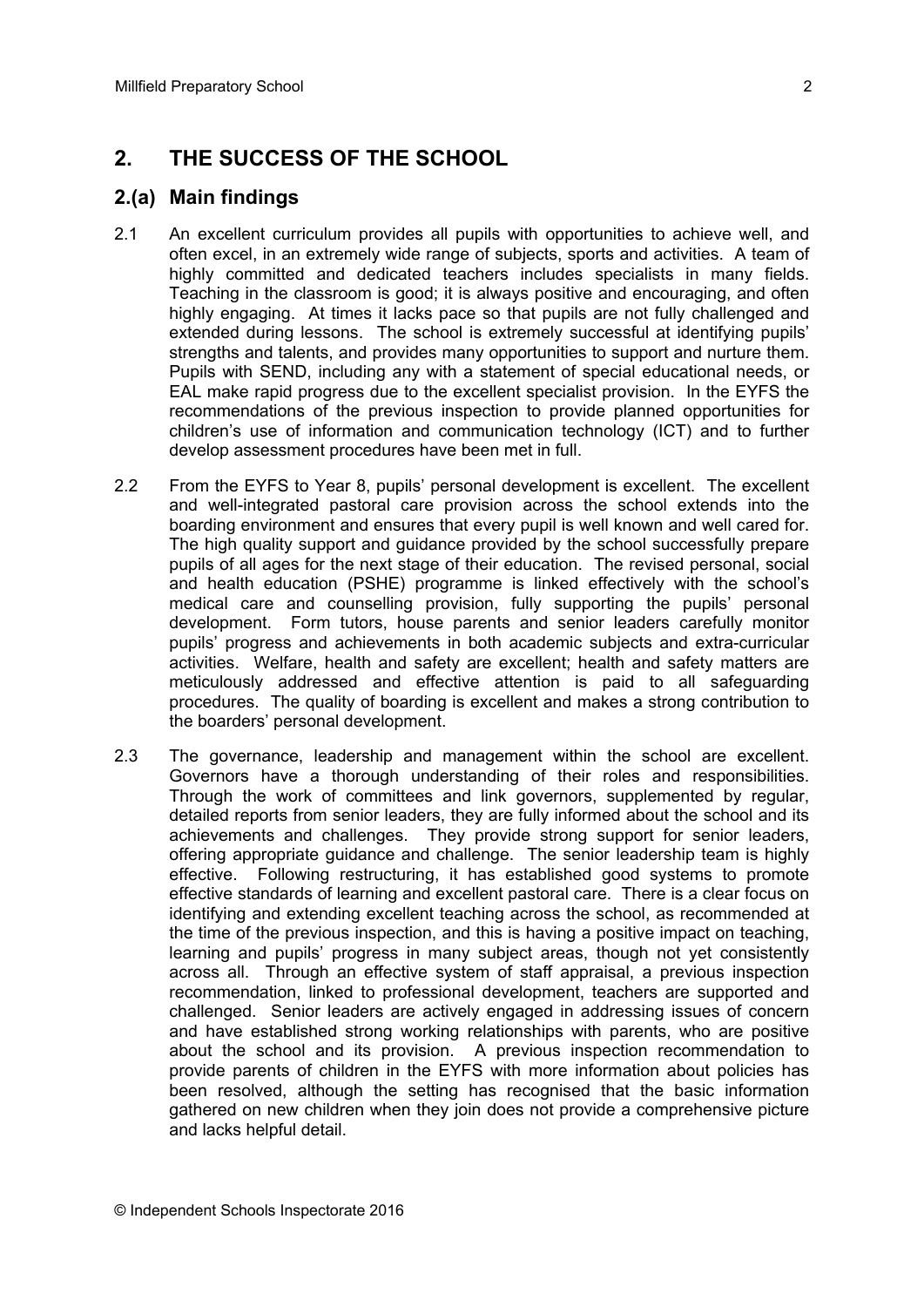# **2.(b) Action points**

#### **(i) Compliance with regulatory requirements**

- 2.4 The school meets all the requirements of the Education (Independent School Standards) Regulations 2014.
- 2.5 The school meets all the National Minimum Standards for Boarding Schools 2015.

#### **(ii) Recommendations for further improvement**

- 2.6 The school is advised to make the following improvements.
	- 1. Strengthen further the collaboration between departments to promote high standards of teaching across all subjects.
	- 2. In the EYFS, further develop the arrangements for gathering comprehensive information on children at the time of their admission.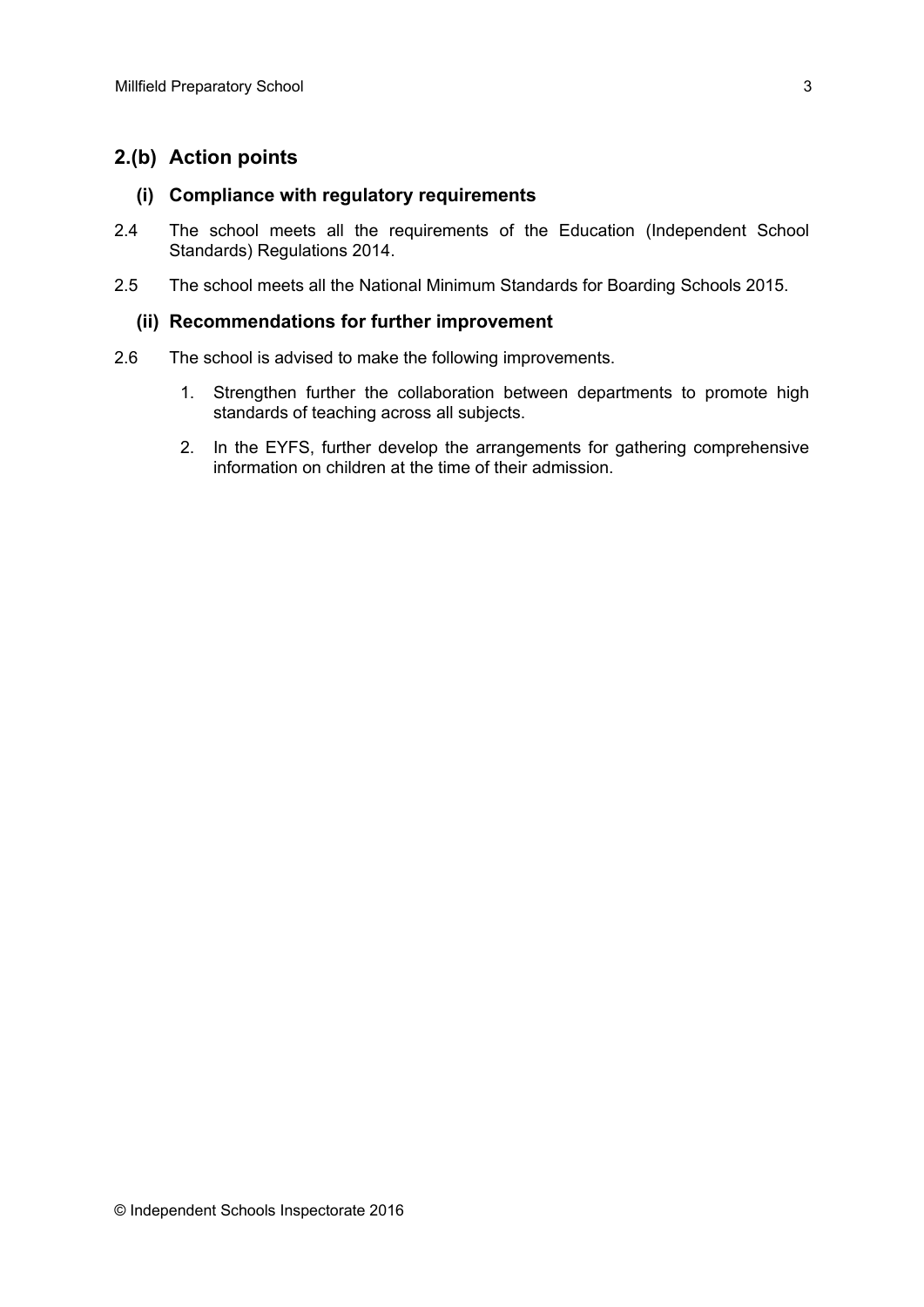# **3. THE QUALITY OF ACADEMIC AND OTHER ACHIEVEMENTS**

#### **3.(a) The quality of the pupils' achievements and learning**

- 3.1 The quality of the pupils' achievements and learning is good.
- 3.2 The school fully meets its aim to enable all pupils to achieve success and develop their individual interests and talents. Within the EYFS setting, children of all ages and abilities thoroughly enjoy their learning and achieve well in all areas. By the end of the EYFS, almost all children reach their expected levels of development and in some cases exceed them. The youngest children can recognise initial sounds, name colours and independently register themselves in the morning by identifying and posting a letter with their name on in the class letterbox. Three year olds confidently sing number rhymes using five fingers and name simple two-dimensional shapes. Reception children can form letters correctly, write in simple sentences and make phonetically plausible attempts at spelling. They can manipulate numbers within 20 and make sensible estimates in volume and capacity. All children have excellent listening skills and sustain concentration over increasing periods of time, showing perseverance to complete their tasks. Children with SEND or EAL make particularly good progress in relation to their starting points, as seen when they confidently answered questions in class and presented work clearly to their peers in assembly. Children are active learners who enjoy many opportunities to explore and investigate, as seen in their fascination when observing woodlice on turning over a log in the school grounds. Children think critically and are creative: they made a pretend motorcycle out of logs, and used a range of cooking pans to make a drum set during free play.
- 3.3 From Years 1 to 8, pupils achieve well in all areas of the curriculum and their achievements in extra-curricular activities are excellent. They listen attentively and are confident speaking in both formal and informal contexts. They articulate their ideas clearly and participate eagerly in group discussions, respecting each other's ideas and contributions. They read with confidence and self-assurance at their own level and enjoy the opportunities to do so. Pupils with particular interest or talent in writing produce high quality work in the weekly writing club. More able pupils are quick to make links with previous learning and can apply previous knowledge to new situations.
- 3.4 In mathematics, pupils demonstrate a good level of numeracy and logical thought. They apply their mathematical knowledge effectively when carrying out investigations, and use basic skills to support their learning in other areas of the curriculum. More able pupils develop good mathematical reasoning skills that they apply successfully to problem-solving challenges, achieving success in a national junior mathematics competition. However, in a few lessons observed, the progress and learning of more able pupils were less rapid because the tasks set did not allow for sufficient challenge or because the pace was slower. Pupils' scientific knowledge and understanding are secure, and many pupils are highly enthusiastic and well informed about environmental matters. Pupils are becoming increasingly competent users of ICT. They carry out research effectively, successfully create their own presentations and develop basic programming skills.
- 3.5 Pupils of all ages perform well in speech and drama, attaining high standards in external examinations. A significant number of pupils play a musical instrument; they enjoy participating in a wide variety of ensembles and they achieve extremely well in instrumental examinations. Through participation in theatrical productions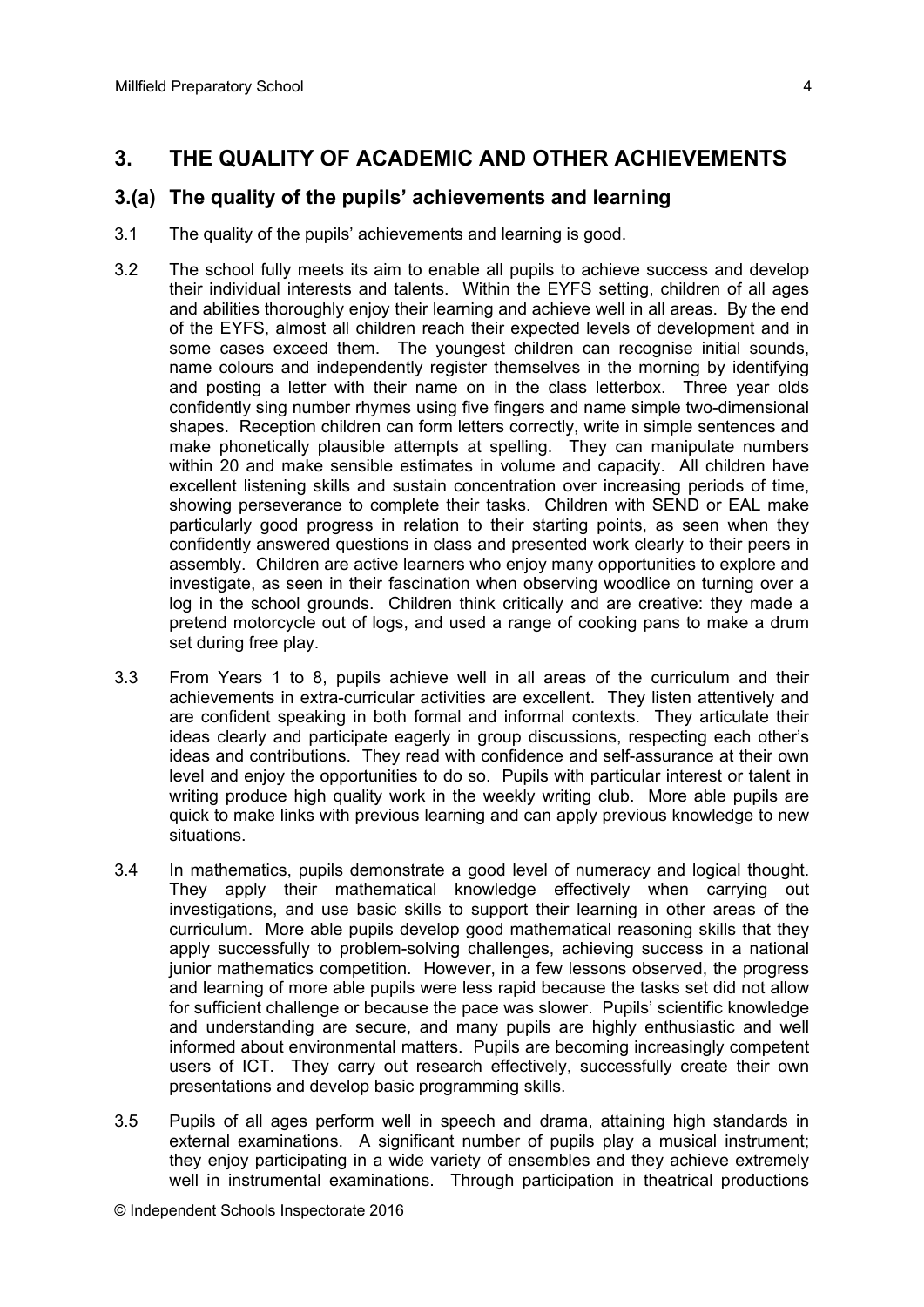and a wide range of musical events, pupils become confident performers. They participate enthusiastically in festivals and local charity events. Achievement in art is excellent, with pupils producing high quality work using a wide variety of media; they are highly motivated and many attend optional art activities to practise and further develop their skills. Pupils are inspired by the vast array of art displayed throughout the school, both within the buildings and around the grounds.

- 3.6 Pupils' physical development is excellent. Their skills are developed across a wide range of sporting activities, and both their individual and team achievements are outstanding. They enjoy considerable success at regional, county and national levels in a wide variety of sporting events. The school's various sports teams achieve an extremely high level of success, including the under-12 girls' hockey team becoming the national champions during the week of the inspection. Pupils thoroughly enjoy the vast array of opportunities to compete and participate in sport at all levels, and value the specialist support that enables them to achieve such high standards.
- 3.7 Pupils with EAL make rapid progress due to the specialist language teaching they receive and the exciting programme that supports their integration into the school community. They become competent readers, participating enthusiastically in an accelerated reading scheme. Discussion with a group of these pupils highlighted the high quality of their written and spoken language skills. Pupils with SEND, including those with a statement of special educational needs, make excellent progress. The well-structured support in school, adapted to meet individual needs, enables them to achieve high standards in the core areas of the curriculum, exemplified in some highly creative written work produced by pupils in an extra English class. Through the provision of various clubs, competitions and events, more able pupils are enabled to develop their specific talents and interests, and achieve considerable success.
- 3.8 Pupils' attainment cannot be measured in relation to average performance in national tests but, on the evidence of their written work, assessment records, lesson observation, interviews with pupils and their participation in lessons, it is judged to be excellent in relation to national age-related expectations. This indicates that, overall, pupils of all ages make good progress in relation to their starting points, when compared with pupils of similar ability. All pupils are well prepared for the next stage of their education, and a number of them achieve success at scholarship level across a variety of disciplines, including academic, music and sport.
- 3.9 The pupils' attitudes to their work and learning are excellent. Pupils make a positive contribution to their learning. They settle quickly to their work and generally sustain high levels of concentration. They co-operate readily in group work, organising themselves quickly and effectively to achieve a specific outcome. They enjoy their learning and approach creative challenges with enthusiasm. When opportunities are provided they contribute confidently to discussions, and are open to both sharing their own ideas and to listening to the opinions and suggestions of others.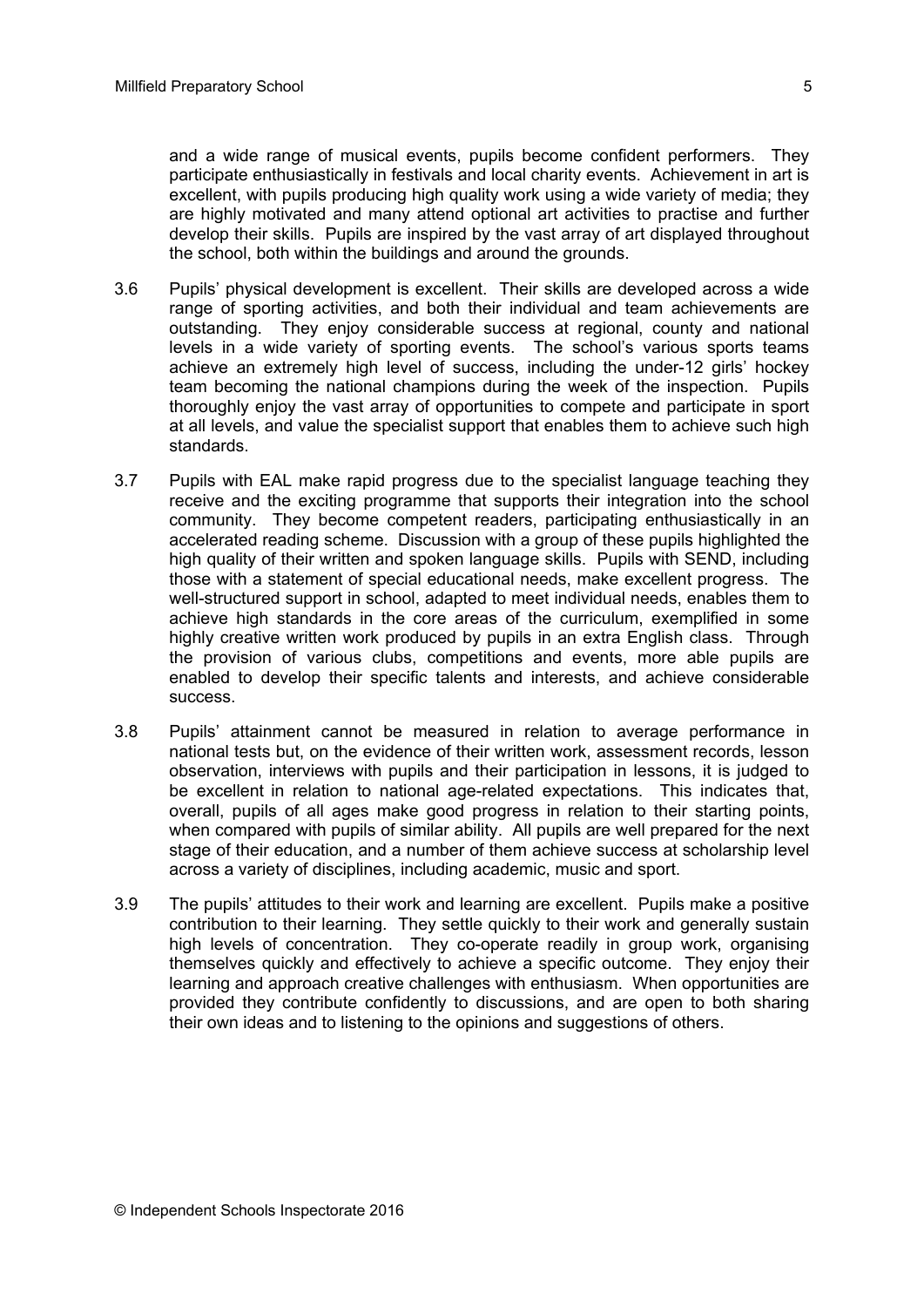# **3.(b) The contribution of curricular and extra-curricular provision**

- 3.10 The contribution of curricular and extra-curricular provision is excellent.
- 3.11 Educational programmes in the EYFS are highly successful in helping children to reach their expected levels of development. All seven areas of learning are covered through an appropriate balance of adult-led and child-initiated activities, both indoors and outside. Children's interests are recognised as central to their learning. 'Holiday boxes', brought in from home, provide a catalyst for identifying themes and learning opportunities. These themes evolve and expand over time to provide a comprehensive educational programme that permeates all areas of learning and ensures that individual needs are fully met. Children thoroughly enjoy the various activities and make great strides in their personal development through weekly sessions in the outdoor learning environment, where tools and natural materials excite and enthuse. Particular emphasis is given to physical development, with the daily Move to Learn programme focusing on a range of physical skills for the youngest children. An appropriate choice of extra-curricular activities enhances the overall provision for Reception children.
- 3.12 From Years 1 to 8 the curriculum is broad and stimulating, and reflects the school's mission to sustain the interest of every pupil and educate the whole child. It covers all the required areas of learning and makes a strong contribution to pupils' achievements. The core curriculum incorporates the requirements of the National Curriculum from Year 1 and includes elements of the independent schools' Common Entrance syllabus for the older pupils. Strong ties with the senior school and the carefully structured transition programme for pupils at the end of Year 8 provide excellent continuity of learning.
- 3.13 Excellent opportunities are provided for the pupils to develop their unique interests, talents and abilities. In art, music, DT and food technology, the pupils find numerous outlets for excellence and self-expression. Since the previous inspection, drama has been introduced into the curriculum from the pre-prep onwards. Pupils, including many with EAL, also have a rich linguistic provision of French, Spanish and Latin. All pupils study at least one foreign language through to Year 8. Many areas of the curriculum benefit from an exceptional range of trips, both local and abroad, which extend and enrich the provision. These include visits to places of historical interest and to various locations for geography fieldwork.
- 3.14 The introduction of personal tablet computers for all staff and for pupils in Years 7 and 8 has enabled ICT to be effectively incorporated across the curriculum, in addition to the provision of discrete ICT lessons. This resource has increased opportunities for independent study and directed homework or research. Pupils were observed using mobile technology to research climate differences, to record observations around the school grounds in a practical mathematics activity and to photograph notes at the end of a lesson.
- 3.15 Fundamental British values are not undermined but are reinforced across curriculum planning, and opposing views are presented in a balanced way when covering political issues. Opportunities to discuss British values are specifically identified within the scheme of work for PSHE and within the drama department. In the former, Year 6 pupils discuss religious tolerance, and in the latter the concept of democratic voting is explored through enacting hustings. These fundamental values are also evoked in the pre-prep through its 'golden rules'. An approach to mindfulness has been introduced into the drama programme, which, along with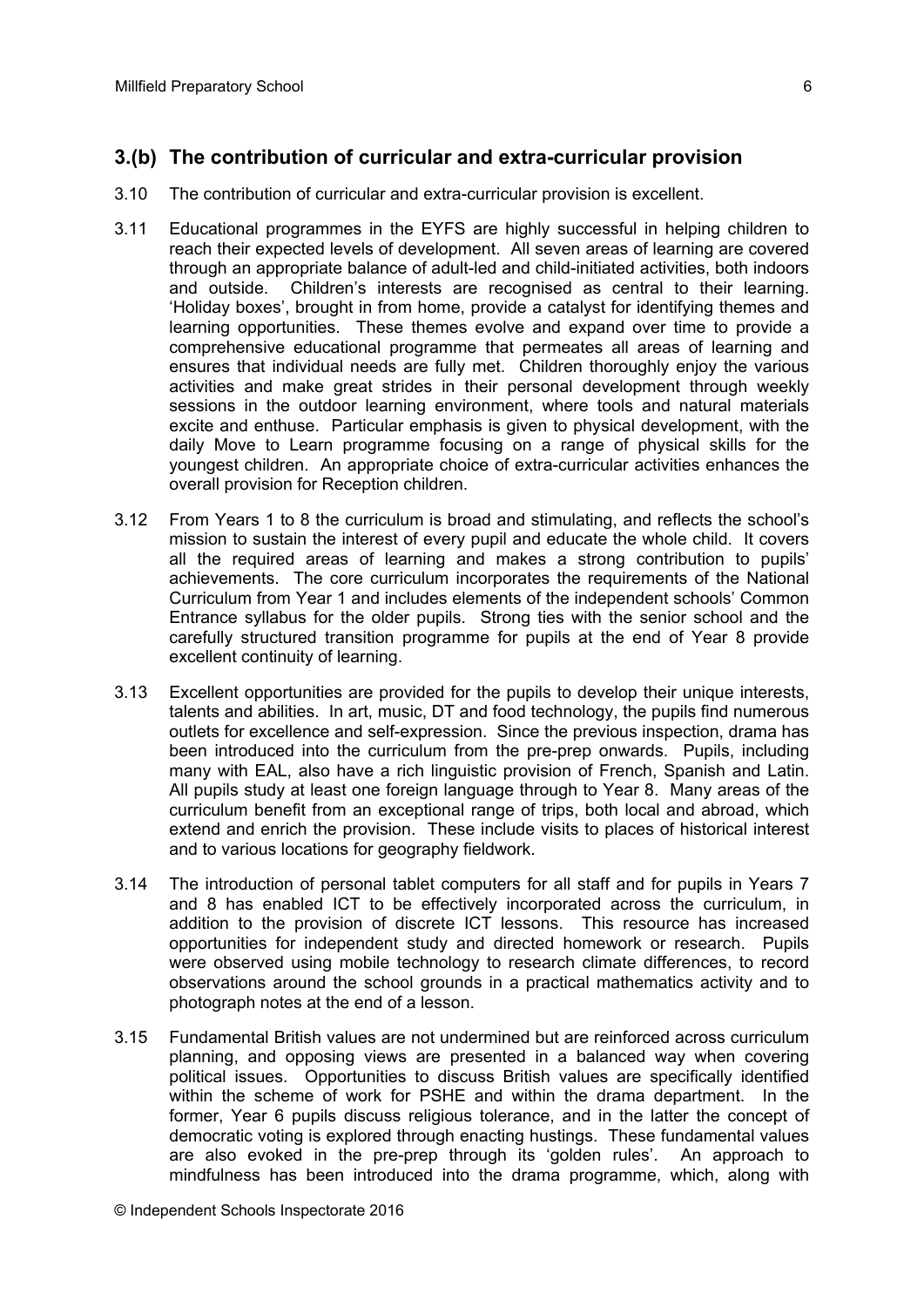- 3.16 The broad and balanced curriculum is appropriately adapted for pupils with SEND, including any with a statement of special educational needs. Following the identification of any SEND, the learning support team prepares individual plans that set out teaching and learning strategies and appropriate targets. Parents have opportunities to contribute to the process and are involved in reviewing plans. The targeted support provided may include time withdrawn from class for individual lessons or group work. This is carefully managed to ensure that the overall curriculum for each pupil remains balanced. All teachers are informed of pupils' particular needs, and the majority of lessons make appropriately adapted provision for them. Some in-class learning support is provided for any pupils with a statement of special educational needs. Good links with specialists and excellent counselling support in school further enhance the provision for pupils with SEND. The school is responsive to parents' concerns and maintains good communication with external agencies, including the local authority, where relevant. Pupils with EAL receive specialist language teaching, with the level of support reviewed regularly and matched to needs. An excellent programme of visits further promotes their language development, such as exploring regional accents on a trip to Bristol.
- 3.17 Since the previous inspection, a new strategy has been introduced to meet the needs of more able pupils. The use of innovative 'Eureka forms', where pupils have an opportunity to share their gifts, talents and interests, has been very successful in enabling teachers to identify these and in building pupils' self-esteem and confidence. Parents also contribute to the process. Extra-curricular opportunities are then developed to provide extension and enrichment in the identified areas. These include engagement with a professional symphony orchestra and access to high level professional sports coaching. Through this targeted approach the school is further strengthening its provision for more able pupils and fulfilling its stated aim to identify and nurture individual talent.
- 3.18 The range of sporting and extra-curricular opportunities is exceptional. Pupils' strengths in sport are supported by the creation of individual programmes for talented individuals, whilst a multi-sport approach ensures continued breadth of experience. Activities ranging from chess with a grand master to dance, trampolining, riding, climbing and an indoor golf clinic are all available. A highly effective system enables staff to monitor pupils' levels of participation in all areas of the curriculum, thereby ensuring that pupils experience an appropriate balance in curricular and extra-curricular areas. All of the parents who responded to the preinspection questionnaire were extremely satisfied with the range of extra-curricular activities available. Links with the community include sports fixtures with other schools and hosting numerous regional events, further promoting opportunities for pupils' participation and success in sport.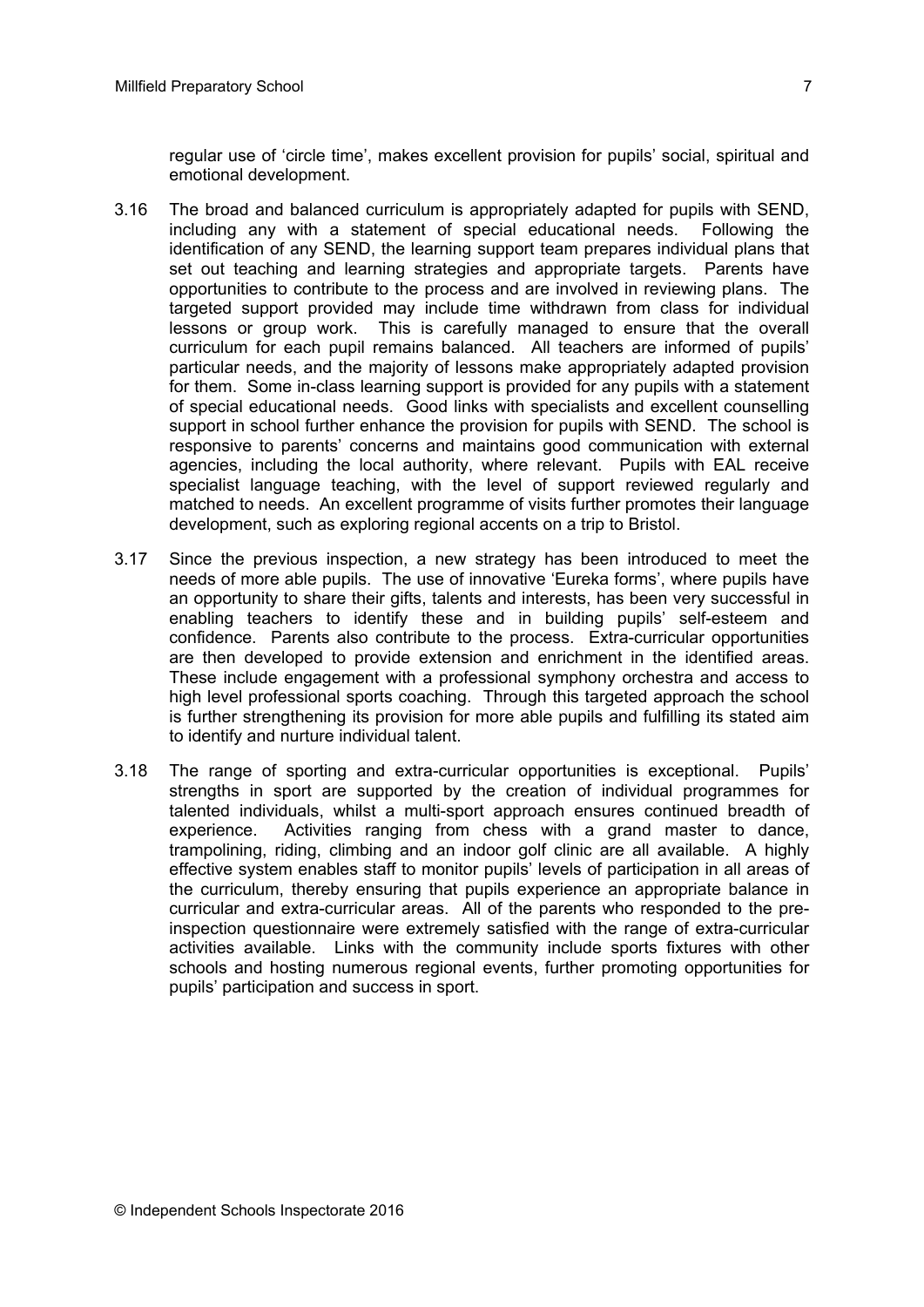# **3.(c) The contribution of teaching**

- 3.19 The contribution of teaching is good.
- 3.20 Within the EYFS, highly experienced, knowledgeable and enthusiastic staff enthuse and motivate children to learn. Well-developed, comprehensive systems of assessment make extremely positive contributions to planning and the monitoring of individual children's progress, an improvement since the previous inspection. Teamwork is excellent amongst staff. Through careful, collaborative planning they nurture and extend each child's learning and development. Staff have high expectations, and their careful interventions extend children's learning. For example, through teachers' searching questions, children concluded that woodlice are drawn to dark and damp environments. Excellent resources, including many technological items such as an interactive 'table', cameras and mobile devices, are used successfully to promote learning, an improvement since the previous inspection, while the wider facilities of the prep are well used; for example, all children swim weekly from the age of two.
- 3.21 Across the other year groups, good teaching fully supports the school's aim to discover and develop each pupil's talents, interests and abilities. It does not undermine British values and promotes tolerance and respect. Specialist teaching across the curriculum, and in particular, highly qualified specialist sports coaching, enable pupils to acquire advanced skills. In many lessons observed the teacher's excellent subject knowledge and enthusiasm clearly inspired the pupils to learn. Success criteria and clear learning objectives are used very effectively in nearly all lessons, enabling pupils to evaluate their own learning. Where challenging objectives are accompanied by appropriately structured tasks and activities, pupils make rapid progress. To enable teaching to address the wide range of abilities effectively, pupils in Years 6 to 8 are grouped according to ability for lessons, with further re-organisation into sets for English and mathematics. However, in some lessons observed, the tasks lacked sufficient challenge and so pupils' progress was limited. The majority of lessons are well planned, with teaching that makes effective use of the time available. They include a variety of activities to maintain high levels of pupil engagement. In a few lessons observed, however, pupils' progress and achievements were limited due to lack of pace and direction.
- 3.22 The excellent questioning observed in some lessons probed pupils' understanding and encouraged them to apply their knowledge to new situations. The use of multisensory teaching methods is extremely effective at engaging pupils of all abilities. Much of the teaching successfully fosters skills in both independent and collaborative tasks. Teaching is supported by excellent resources and facilities, such as the theatre, well-stocked library and extensive grounds around the school. High quality displays in specialist teaching rooms contribute to a positive learning environment. Some excellent interactive displays promote questioning and curiosity, and others celebrate pupils' achievements.
- 3.23 Since the previous inspection, the establishment of regular departmental meetings has enabled teachers to plan coherently across the different sections of the school, including transition to the senior school. Staff training and opportunities for professional development have further extended teachers' knowledge and awareness of strategies to support and extend pupils according to their ability. In some lessons there are good examples of this varied provision, but this is not yet consistent across all subjects. Thus the previous inspection recommendation has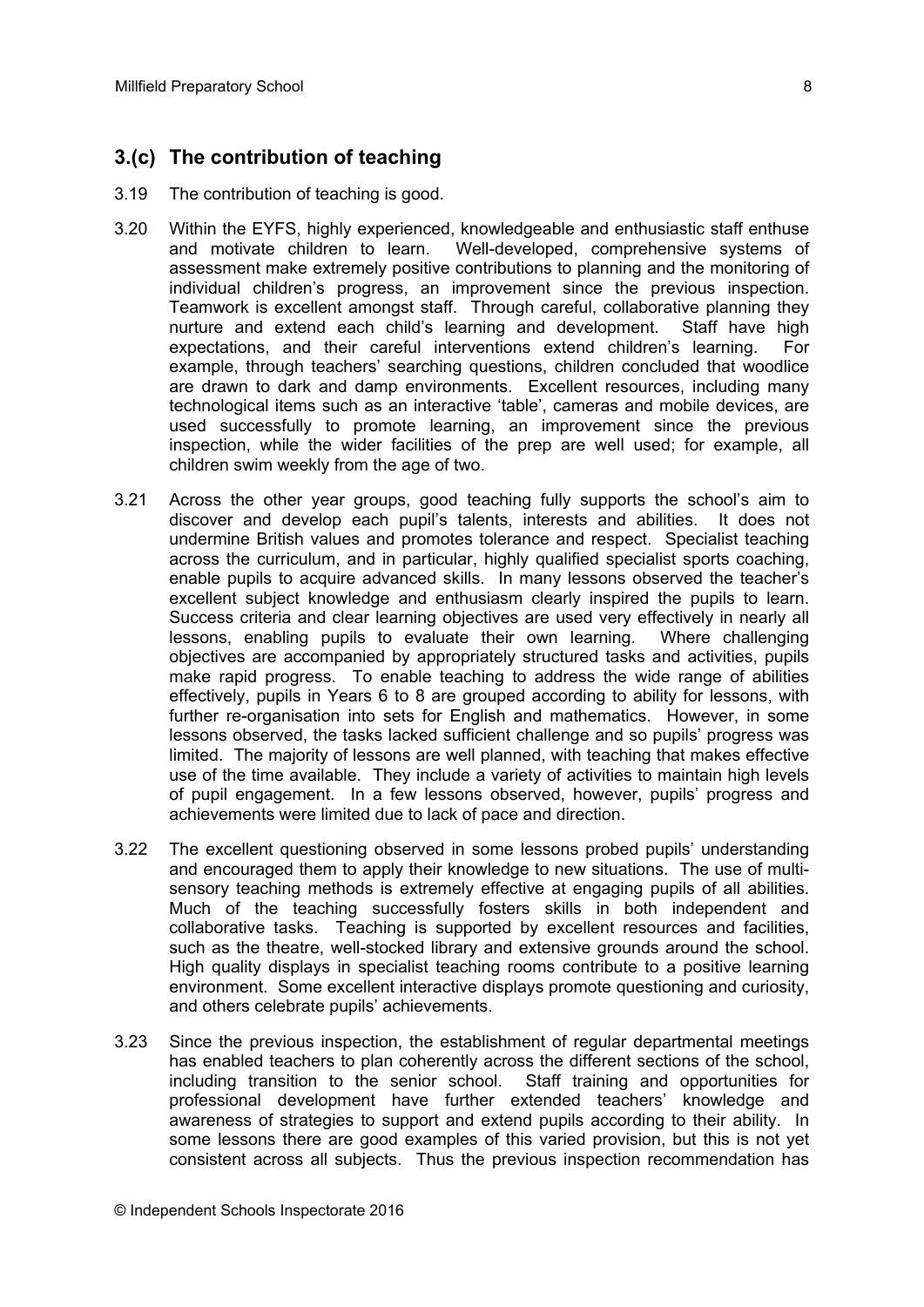been partly resolved; this area of training has not yet fully impacted on all aspects of the curriculum.

- 3.24 Teachers' effective use of praise and positive encouragement promote high levels of pupil achievement. Staff are conscientious about marking pupils' work, though much of the marking does not extend beyond praise for tasks completed. Many lessons include formal and informal assessment of pupils' learning, and the use of self- and peer assessment helps pupils to take responsibility for their work. Annual assessments and examinations in Years 3 to 8 are used to inform teachers of pupils' progress and to plan teaching according to areas for development. Core skills have been identified and, from these, individual targets appropriate to age and educational stage have been set, with accompanying bronze, silver and gold awards.
- 3.25 Comprehensive testing and screening arrangements are in place to identify pupils in need of support and those who are more able. Excellent teaching by well-qualified specialist staff for pupils with SEND or EAL, supported by good resources and dedicated facilities, ensures that these pupils make rapid progress. The provision for any pupil with a statement of special educational needs ensures that the requirements of their statements are met.
- 3.26 Pupils are very positive about the support they receive from teachers, and all of them who responded to the questionnaire agreed that that their teachers help them to learn. A few pupils thought that homework does not support their learning. Through discussion with pupils and parents and observation of pupils' work, inspectors found that homework set, while at times challenging, promotes independent learning and provides useful follow-up to the work covered in lessons.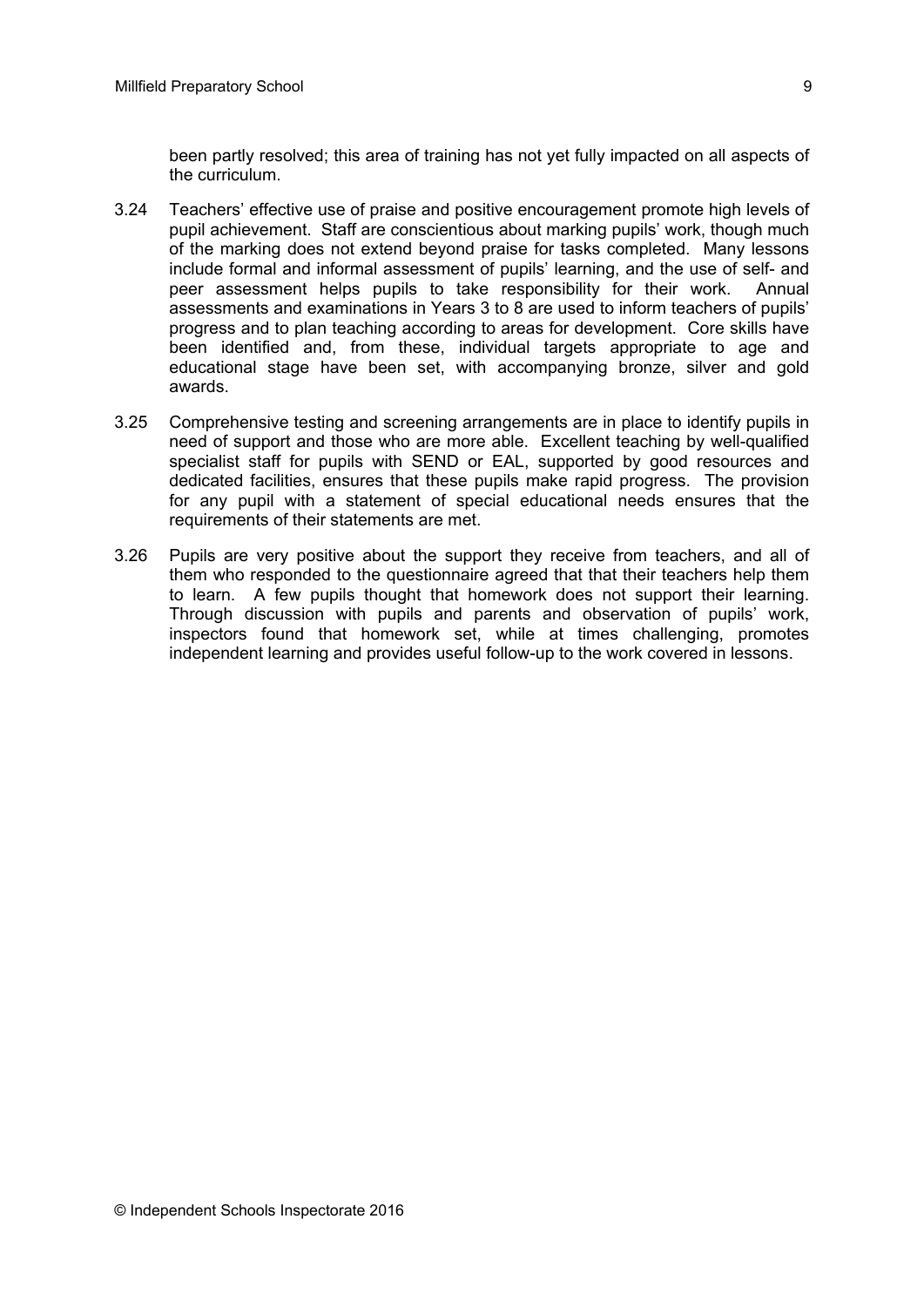# **4. THE QUALITY OF THE PUPILS' PERSONAL DEVELOPMENT**

#### **4.(a) The spiritual, moral, social and cultural development of the pupils**

- 4.1 The spiritual, moral, social and cultural development of the pupils is excellent.
- 4.2 By the time the pupils leave the school they have been encouraged, through the opportunities provided, to develop their skills and talents towards their potential, which reflects the aims of the school.
- 4.3 Children in the EYFS make a positive contribution to their own learning. They cooperate well with their peers; they happily share, as seen in role play, and show great respect for each other and for their differences, such as when giving help and encouragement to a child with EAL to pronounce certain names. Fundamental British values are strongly promoted whenever possible; for example, Reception children voted for dishes to make in a cooking activity, allowing them to experience democracy in an age-appropriate way. High self-esteem is nurtured throughout the EYFS, and opportunities for children to reflect on the wonder of the world around them and celebrate their achievements abound. Children are extremely well prepared for their transitions between classes in the EYFS and into Year 1.
- 4.4 In Years 1 to 8 the pupils' spiritual development is excellent. They have a strong sense of themselves and of each other. They recognise and appreciate other pupils' talents and achievements. Pupils' self-confidence is excellent. They appreciate non-material aspects of life, and, inspired by the art around the school and its scenic location, some of them begin to express emotions in their creative work. Through their positive engagement with the mindfulness programme they become selfreflective and show an increasing maturity in their ability to empathise with others.
- 4.5 The moral development of the pupils is excellent. They develop a strong sense of right and wrong, underpinned by knowledge of the school's core principles of courtesy, consideration and common sense. This in turn informs their personal choices and behaviour. They have respect for each other, and show courtesy towards adults and visitors to the school. High standards of behaviour are evident throughout the school. The various rewards systems, including merit points, celebrate individual success and contribute towards a termly trophy. The house system promotes healthy competition amongst pupils and engenders loyalty from its members. Pupils realise that sanctions to prevent or deal with poor behaviour are part of an integrated system to promote high moral standards across the whole school community. Pupils develop a strong awareness of the civil and criminal law, progressing from a simple understanding of right and wrong at a younger age to discussions on ethical issues in religious education and PSHE lessons in older year groups.
- 4.6 The social development of pupils is excellent. Strong relationships exist between older and younger pupils. They act responsibly around the school and enjoy opportunities to take on specific roles. They develop effective pastoral skills and are given guidance and training to help look after younger pupils. In Year 8, pupils develop their leadership skills through their roles as heads of houses and members of the school council. In their responses to the questionnaire, a few pupils felt that they do not have the opportunity to take on positions of responsibility. Following discussions with staff and pupils, and scrutiny of the school's documentation, inspectors found that many appropriate roles and opportunities exist, but these are not evenly distributed across the year groups. The development of pupils as socially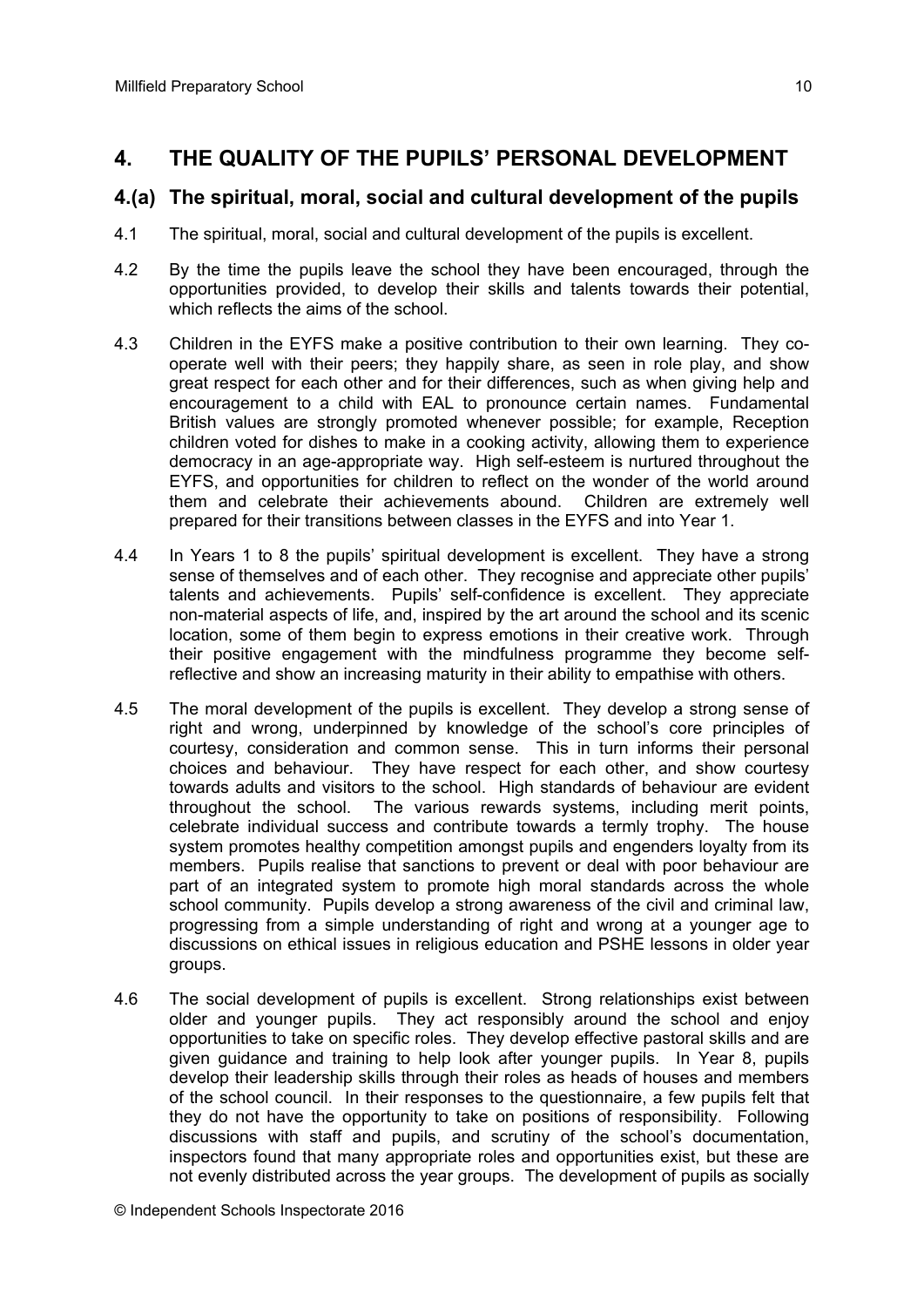4.7 The cultural development of pupils is excellent. Pupils are respectful towards each other, and harmonious relations are established within their diverse cultures and backgrounds. They enjoy learning about other cultures and traditions, participating in special events such as a multi-cultural dinner and international evening. Their strong cultural development is informed by their studies in many areas of the curriculum, where opportunities are taken to celebrate differences and promote tolerance. The community actively promotes British values; for example, pupils have an excellent opportunity to learn about democratic institutions in the United Kingdom. Pupils develop tolerance as they live and work together, and begin to understand how discrimination has a negative impact on people. Their cultural understanding is enriched through many trips and visits to places of local and historical interest.

# **4.(b) The contribution of arrangements for pastoral care**

- 4.8 The contribution of arrangements for pastoral care is excellent.
- 4.9 In the EYFS, key people enable children and their families to form strong relationships that ensure each child feels safe and secure at all times. Extremely positive relationships are formed with all other adults in the EYFS, who know all the children well, and who model excellent interaction, developing a culture of praise, respect and attempting new challenges. Significant emphasis is placed on healthy lifestyles. Reception children understand why their bodies warm up during exercise and the importance of sleep, and the youngest children understand the purpose of washing their hands before handling food. Children's behaviour is exemplary, and they show genuine appreciation of each other's efforts.
- 4.10 The whole school has developed an outstanding structure to manage the provision of pastoral care, which underpins its aims to support the achievement of individual potential within a caring environment, and strongly contributes to pupils' personal development. The role of the class teacher in the pre-prep and form tutor in the prep is fundamental in providing very effective support and guidance to the pupils. Staff and pupils enjoy genuine, caring relationships.
- 4.11 Pupils were observed in all contexts to be self-disciplined and well behaved. They conduct themselves in an orderly manner around the school, and within classrooms behave sensibly and organise themselves well. They have respect for their teachers and are generally courteous to each other. Older pupils are encouraged to support younger children in the playground and, where necessary, resolve minor conflicts.
- 4.12 The quality of food is extremely good. It is freshly prepared and attractively presented, and provides ample choice. Pupils are positive about the quality and quantity of the food available, and those with allergies or food intolerances feel well supported. The timetable and programme for extra-curricular activities provide numerous opportunities for regular exercise.
- 4.13 The school has a clearly defined published policy for rewards and sanctions, which is implemented effectively and monitored carefully by senior leaders. Pastoral leaders take considerable care to help any pupils who have difficulty conforming to expectations, and procedures are modified where necessary to support pupils with SEND. A support programme is provided before sanctions are applied. The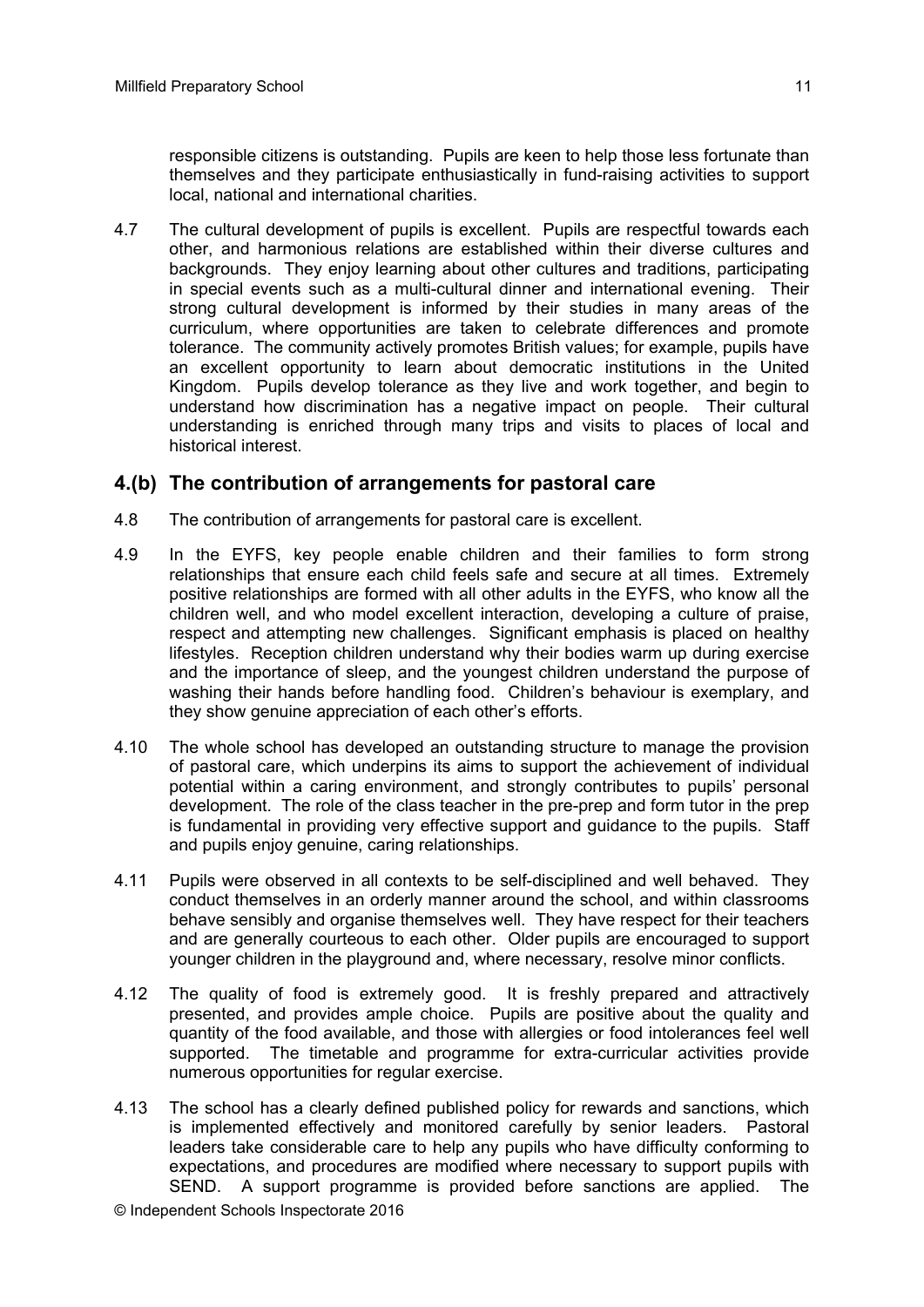majority of pupils interviewed felt that rewards and sanctions are fairly administered and are effective in promoting good behaviour. The school has a clear policy to counter bullying, and an anti-bullying culture is effectively promoted through assemblies, PSHE, posters and focus weeks. In discussions, pupils were very aware and appreciative of this, and without exception expressed confidence that any concerns about bullying would be swiftly investigated and dealt with. In their responses to the questionnaire, a few parents considered that bullying issues are not dealt with effectively. Scrutiny of the school's meticulous recording of behavioural issues and any bullying concerns, along with its detailed records of rewards and sanctions, showed procedures to be robust and effective.

- 4.14 In their responses to the pre-inspection questionnaire, a small minority of pupils felt that the school does not offer an opportunity for them to express their opinions or that it does not respond to these. Inspectors found that younger pupils are consulted about matters through their Year 8 'link' school council representative, but that some pupils in Years 6 and 7 feel this structure limits their opportunity to make an active contribution. Inspection evidence supports this view.
- 4.15 The school has a clear plan to develop its curricular provision for pupils with SEND, and to further improve its accessibility for any visitors to the site. The plan includes ongoing developments to ensure access to the curriculum for all pupils and improvements to the site.

#### **4.(c) The contribution of arrangements for welfare, health and safety**

- 4.16 The contribution of arrangements for welfare, health and safety is excellent.
- 4.17 Safeguarding of children in the EYFS is central to practice, and all staff ensure that children are well cared for at all times. Comprehensive guidance is given to staff through policies and handbooks, and risk assessments are regularly updated and acted upon when necessary. Attendance registers are carefully monitored to ensure that children attend promptly and consistently. Staff are aware of the risks posed by extremism and radicalisation, and how to respond appropriately in line with the children's age.
- 4.18 The whole school's arrangements to safeguard the pupils are excellent. Rigorous systems ensure that all necessary staff appointment checks are carried out. All staff receive regular updates through training on safeguarding matters, including recent legislation on child protection and the Government's Prevent duty in countering extremism. Protocols have been established to ensure that visiting speakers make a positive contribution to the pupils' education and do not promote polarised or partisan views. Staff are fully informed about their safeguarding responsibilities and have a thorough understanding of the school's effective policies and procedures to protect children. These policies pay due regard to statutory requirements and guidance. The designated individuals and other senior staff are trained at the higher level. Good links have been established with the local safeguarding board and other agencies, whose advice and guidance are sought as necessary. All concerns are carefully documented and stored confidentially.
- 4.19 The site is extremely well maintained. The care and attention given to health and safety issues through routine checks and regular monitoring promote the safety of all in the community. Thorough risk assessments for all activities on and off site are prepared and reviewed regularly. Fire risks are reduced through the routine checks of all fire safety equipment, training of fire marshals and regular fire evacuation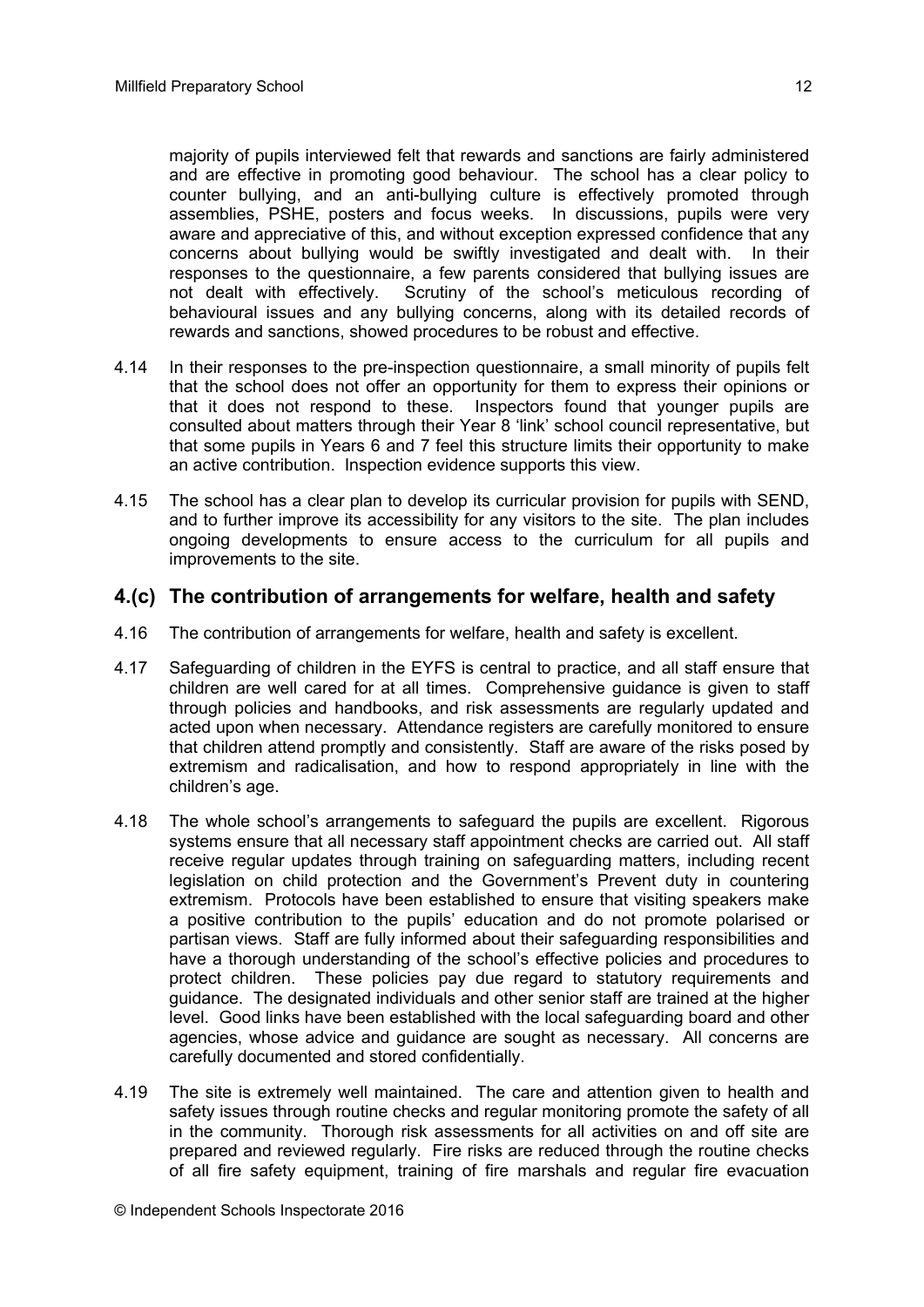practices. All members of the community are expected to be vigilant and to report any concerns, and the open culture encouraged has contributed to improvements in the effectiveness of health and safety arrangements through the school. Pupils' safety and well-being are further promoted through the curriculum; the PSHE programme covers many topics such as cyber-bullying and e-safety, and practical subject work includes appropriate safety guidance.

- 4.20 The medical support and care for pupils who are ill or injured are excellent. The medical centre is well equipped and surgeries are run by qualified nursing staff; a very high number of other staff have first-aid qualifications. Excellent provision is made for pupils with SEND. A school counsellor offers individual support to address identified needs, linked very effectively with the PSHE programme. The school's inclusive ethos further promotes their well-being.
- 4.21 The admission and attendance registers are appropriately maintained and stored as required, with clear systems to monitor pupil attendance. Almost all of the parents who responded to the parents' pre-inspection questionnaire reported that their children feel happy and safe at school, and all pupils who responded to their questionnaire indicated that they like being at the school.

# **4.(d) The quality of boarding**

- 4.22 The quality of boarding is excellent.
- 4.23 The outcomes for boarders are excellent. Boarders are fully integrated into the school and almost all stated in response to the pre-inspection questionnaire and in discussions that they thoroughly enjoy boarding. Relationships across the community are exemplary. All boarders are confident in talking to adults, and they are loyal to each other, as well as to the house and school. The experience of boarding is warmly praised by many, and significantly enhances boarders' personal development, as they become self-reliant and tolerant of each other. Able, gifted and talented boarders, and boarders with responsibility such as heads of house or monitors, are not unduly burdened by their additional commitments. Boarders with SEND or EAL are extremely well supported and care is provided sensitively according to need. Boarders have several means by which their views can be heard, and they feel that their opinions carry weight and are acted upon. There is an effective and extensive induction process for new boarders, ensuring that their transition into a new environment is smooth. The older boarders feel a sense of responsibility towards younger ones, helping them to carry out tasks in the house.
- 4.24 The quality of boarding provision and care is excellent. Colourful, informative notice boards in each house display vital information about school and house events and routines. Boarders identify a number of adults to whom they can talk about personal concerns or issues. Contact details for these adults are published clearly on the notice boards, including that of the independent listener and the Children's Commissioner.
- 4.25 Catering provision for boarders is outstanding. Experienced chefs plan, cook and serve varied and nutritious meals. Great attention is paid to the individual dietary needs of the boarders; all medical, religious and cultural needs are met. Boarders are proud to point out the themed evening meals provided for them on particular occasions, such as a tapas night. Each boarding house provides ample and nutritious refreshment and snacks for boarders in the evening. There is a rich variety of opportunities for recreation, with excellent facilities. An evening activity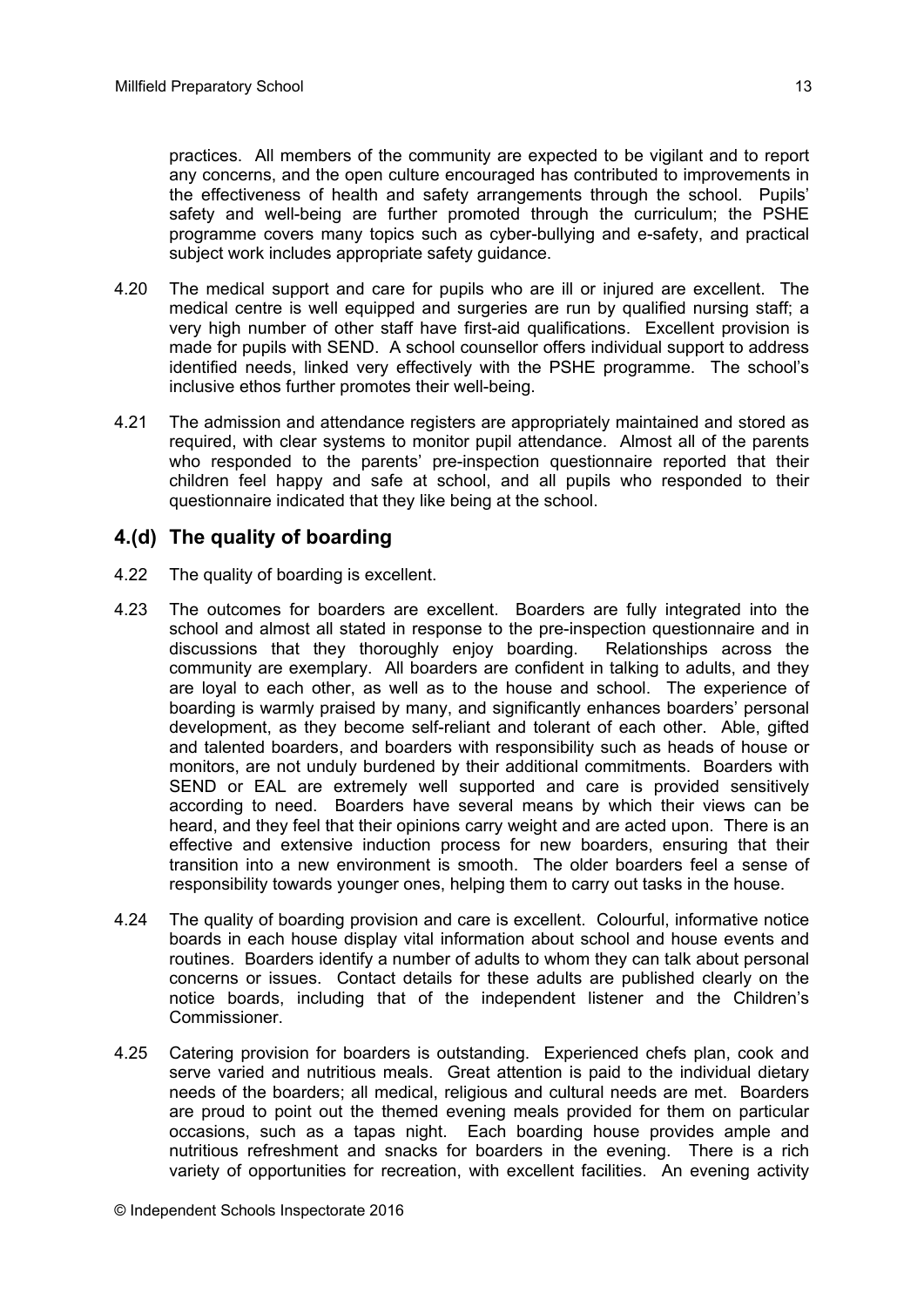programme is much appreciated by boarders, as are the informal activities such as pool and table tennis that are available in the houses. Large outdoor recreational and sporting spaces adjacent to most houses can be used in the evenings, some of which are floodlit. Boarders also benefit from a wide range of activities and trips at weekends. They excitedly describe outings to the zoo or to go paintballing or ice skating. Boarders have a clear understanding of current affairs through newspapers, television and the internet, all of which are readily accessible.

- 4.26 All boarding houses are very comfortable and well appointed, confirmed by all parents who responded to the pre-inspection questionnaire. The dormitories are well furnished and welcoming, and boarders are encouraged to personalise their areas with photographs and posters. Facilities for showers provide appropriate privacy. Accommodation for pupils who are unwell is excellent, with separate bathrooms and easy access to staff. Almost all boarders who responded to the questionnaire reported that they feel well looked after by the house staff if they are ill. Boarders generally agree that they are able to contact family and friends using a range of media. They are permitted to have electronic tablet computers and mobile telephones in the house, and they use these to keep in touch with their families. They have allocated time for recreational use of electronic equipment in the evening, before it is stored securely by staff at night. Internet access is remotely restricted and monitored so as to ensure that boarders are kept safe. Each house provides computers and telephones in addition to those brought to school by boarders. Boarding staff communicate effectively with parents by telephone and email, through newsletters and in person.
- 4.27 The arrangements for welfare and safeguarding are excellent. Comprehensive, well-monitored procedures and practices ensure that boarders are well cared for, and almost all boarders in their responses to the questionnaire expressed the view that they feel safe at all times. The school recruits boarding staff carefully, carrying out all necessary safeguarding and pre-employment checks. Resident boarding house staff and other adults associated with boarding are all appropriately trained in safeguarding matters and know how to respond to any concern or issue about a child in need which may arise. Evacuation drills are practised at least once a term in boarding time. Risk assessments are rigorously completed for trips off site and for potentially hazardous activities. Within an environment which promotes their safety, boarders are encouraged to develop an understanding of risk and how it can be minimised. Pathways to the less central houses are well lit. Behaviour policies include detailed information on expectations and are implemented effectively. Instances of bullying are very rare and boarders are confident that any incidents will be dealt with swiftly by house staff. Behaviour is very good, and pupils report that sanctions, rarely needed, are applied fairly. The whereabouts of boarders are regularly monitored and the policy for any pupil who goes missing is known by staff. At all times boarders are supervised by suitably trained members of staff, and staff on duty overnight can be contacted easily by boarders. The school site and boarding houses are securely managed.
- 4.28 Leadership and management of the boarding provision are excellent. Boarding documentation, systems and policies are well organised and up to date, and staff are familiar with them. Senior boarding leadership keeps a running audit of compliance with regulations and publishes a statement of the school's boarding principles and practice. Residential boarding staff have a strong understanding of their roles and responsibilities, demonstrating the required skills, and there is a performance review system for staff who work in boarding. Weekly meetings of the highly committed house parents ensure that key issues are shared and the high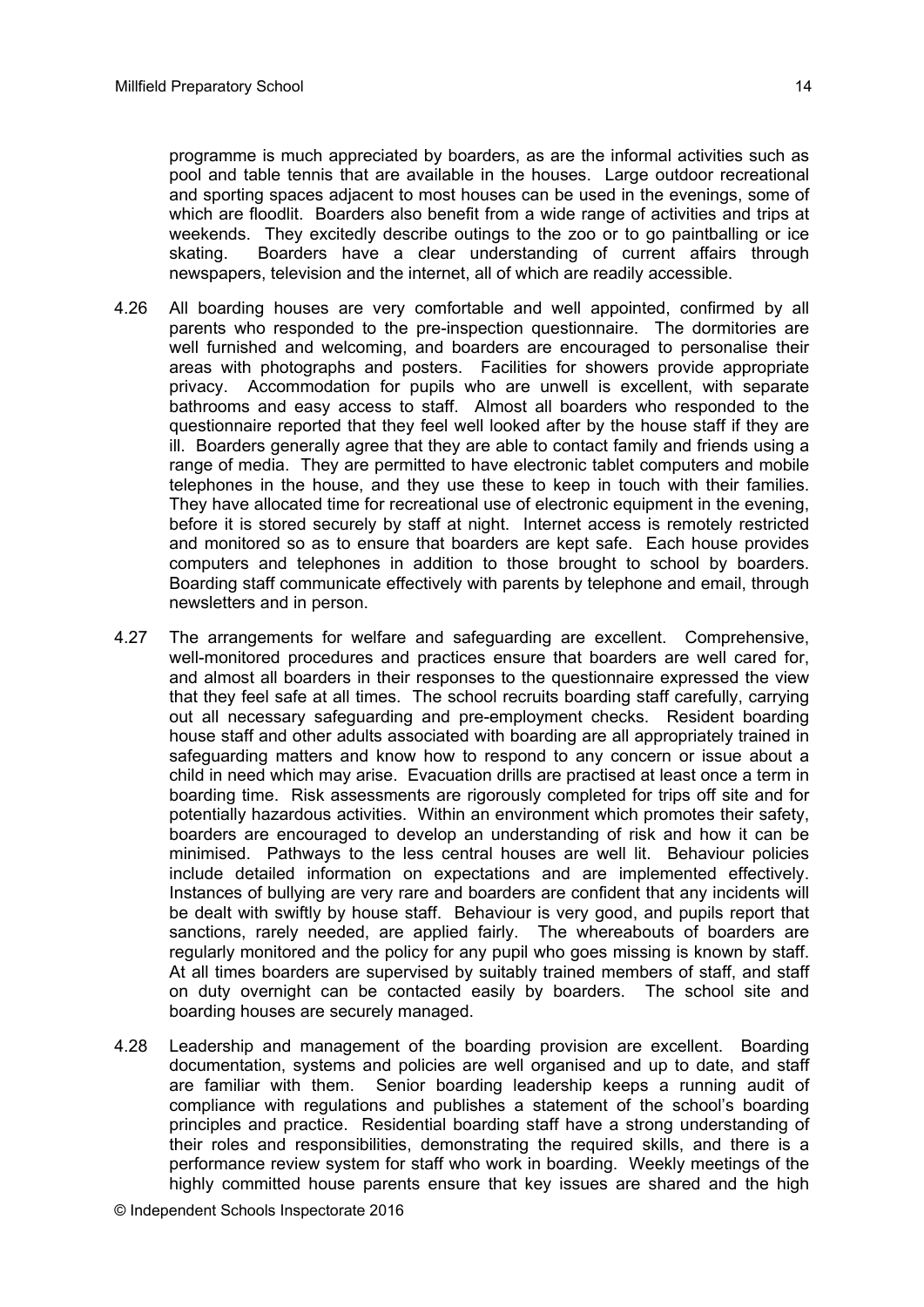standards of provision are sustained. The enthusiastic and innovative leadership of boarding impacts very positively on the lives of boarders so that their well-being is actively promoted. As a result of the dedication and skills of the boarding staff team, pupils develop their understanding and appreciation of themselves and others while benefiting from a healthy and stimulating environment. The school has responded very effectively to the recommendation from the previous boarding inspection to ensure that all boarders are aware of the role of the independent listener.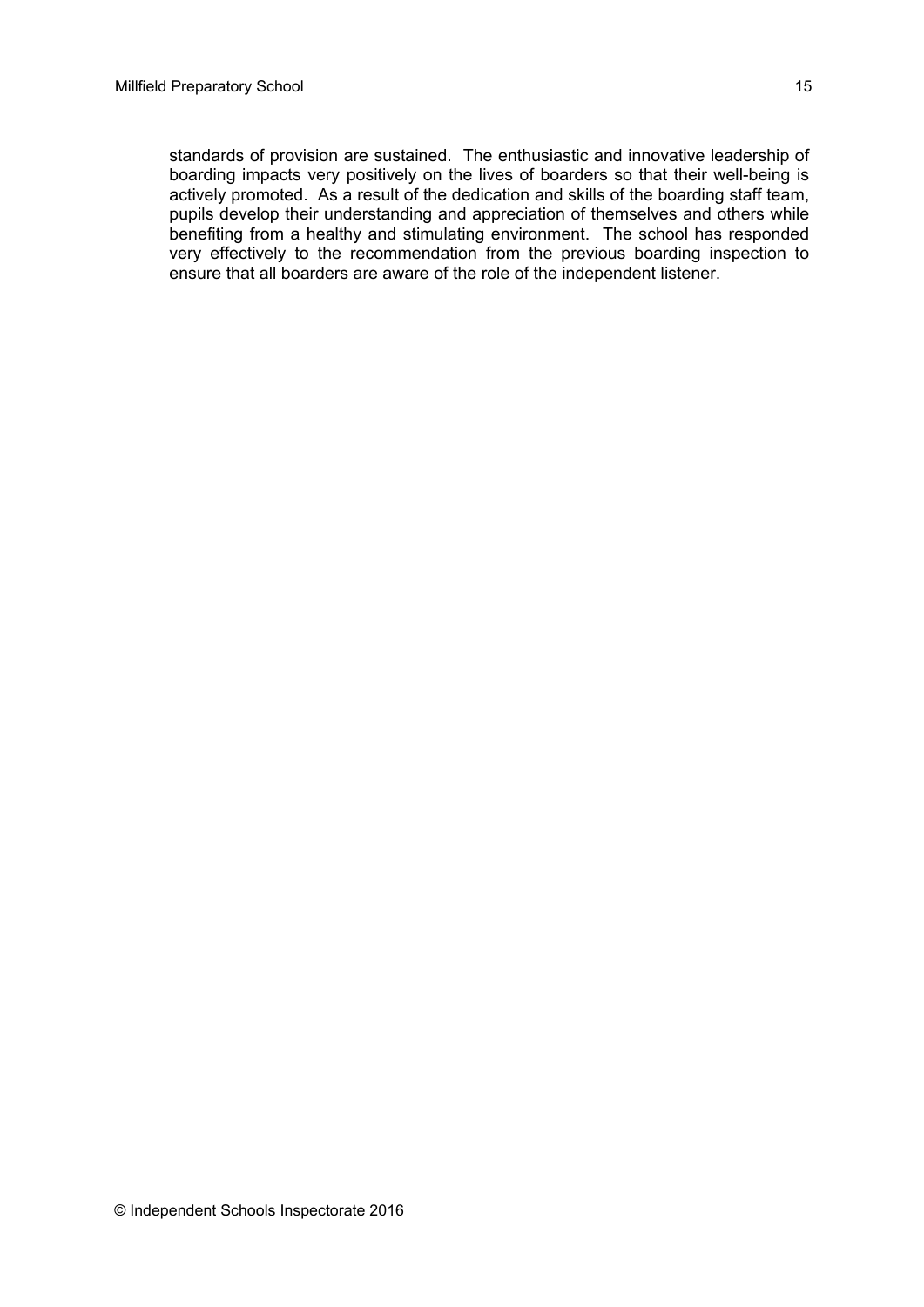# **5. THE EFFECTIVENESS OF GOVERNANCE, LEADERSHIP AND MANAGEMENT**

# **5.(a) The quality of governance**

- 5.1 The quality of governance is excellent.
- 5.2 The governors have a comprehensive oversight of the school and are fully committed to its aims. Through regular formal and informal visits to the school they have a good understanding of its day-to-day operations. They have a clear vision for the school, and their strategic planning benefits from the breadth and depth of the professional experience of individual governors. Governors are well informed of EYFS matters through a link governor with particular responsibility for the preparatory school, who regularly attends school events, observes lessons and spends time with staff in informal conversations and with pupils of all ages. Governors' visits to the school and support at its events are appreciated by the staff.
- 5.3 Governors have carried out an informal review of their own committee structure, adapting appropriately to meet new challenges and changes to regulatory requirements. Their challenge of and support for the school includes professional appraisal for senior leaders. The remit of the education committee encompasses provision from the EYFS through to the sixth form in the senior school, ensuring a high level of cohesion across the different sections of the school. Governors manage the school's resources effectively. They ensure that the school continues to improve and enhance its outstanding facilities with new developments, and this investment is accompanied by appropriate focus on the school's recruitment and retention of highly qualified staff.
- 5.4 Governors are fully aware of their responsibilities, especially in relation to safeguarding. In addition to undertaking appropriate training and keeping up to date with safeguarding matters, the board reviews the school's safeguarding policy and procedures each year. Governors carry out checks to ensure the school's implementation of the policy, for example through scrutiny of staff appointments and discussions with staff. Other statutory policies are reviewed on a regular cycle. Regular visits and walks around the school ensure that governors understand the health and safety issues of the site and plan appropriate investment in ongoing maintenance and refurbishment.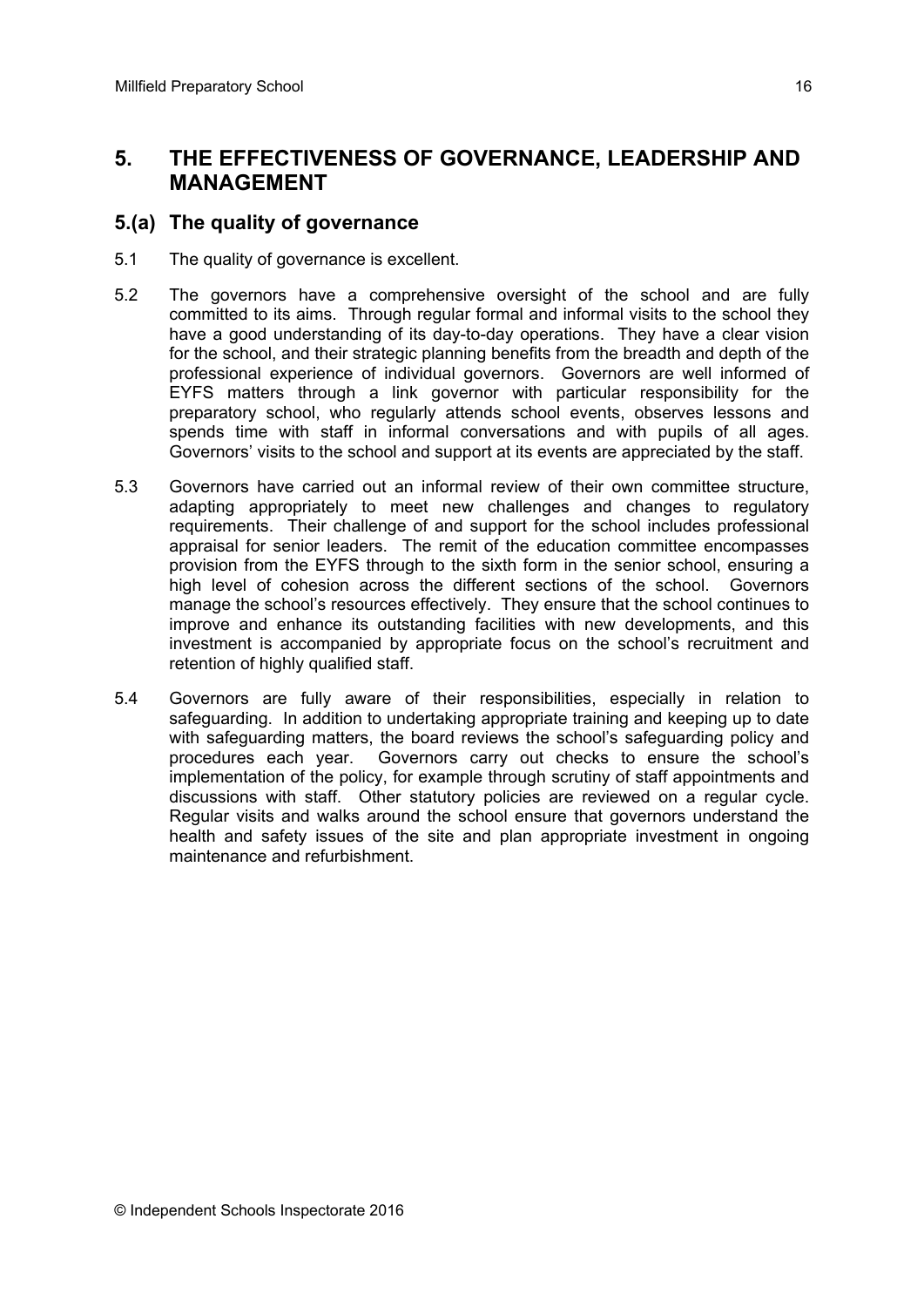### **5.(b) The quality of leadership and management, including links with parents, carers and guardians**

- 5.5 The quality of leadership and management, including links with parents, carers and guardians, is excellent.
- 5.6 Leadership and management of the EYFS are strong. Clearly understood roles and responsibilities enable the staff to work as a highly effective team across the EYFS age range to ensure that all children feel safe and secure at all times. Children's happiness and well-being are given paramount importance and are central to all early years practice in the vibrant, welcoming environment. External agencies such as for speech therapy are readily used to effectively support children's learning when necessary. The setting strives for continuous improvement, with excellent progress made since the previous inspection in areas of assessment, ICT and policy information for parents, and all staff regularly reflect on their practice and contribute to ambitious plans for moving forward. Educational programmes are continually monitored for their effectiveness. Through annual appraisal and regular supervision meetings, training priorities for staff are identified, and an excellent programme of professional development enables all staff to keep abreast of changes in the EYFS. All staff have undertaken a variety of courses to promote safeguarding, including the Prevent duty and measures to counter bullying. British values are clearly identified in planning and are promoted throughout the curriculum when the opportunity arises.
- 5.7 The dynamic senior leadership team has a clear vision for the school. The leaders provide excellent educational direction and clarity of purpose, which they share effectively with all staff, promoting a culture of continuous improvement. The reorganised leadership and management structure is having a positive impact on pupils' achievements and personal development through the establishment of a comprehensive system of meetings and reviews, and rigorous monitoring. The senior leadership team recognises areas for development and provides support, challenge and training as appropriate. Senior leaders are well supported by an efficient team of committed managers and administrators. The inclusive senior leadership team inspires loyalty and enthusiasm amongst members of staff. The positive culture and ethos created by the leadership, including values encouraging respect for others and democracy, permeate the school. Staff at every level demonstrate a strong sense of common purpose and a firm desire to do their best for the pupils. This is illustrated by the good quality of the pupils' all-round education, the wide range of opportunities both inside and outside the classroom, and the extremely high standard of pastoral care and personal development.
- 5.8 Staff with middle management roles are delegated a high level of responsibility. They are trusted to lead initiatives, play a significant part in the staff appraisal process, manage budgets, and update and monitor the effectiveness of school policies and procedures within their specific areas of responsibility. Subject leaders carry out work scrutiny and lesson observations. In many departments these activities inform the next steps in learning and curriculum development, and consequently promote high standards of achievement for pupils. However, this practice is not consistent across all subject departments.
- 5.9 Managers at all levels produce annually reviewed development plans. These are a significant part of the school's inclusive process of identifying and prioritising development targets. Together with highly effective internal communication, regular meetings and termly staff forums, these enable staff at all levels to feel consulted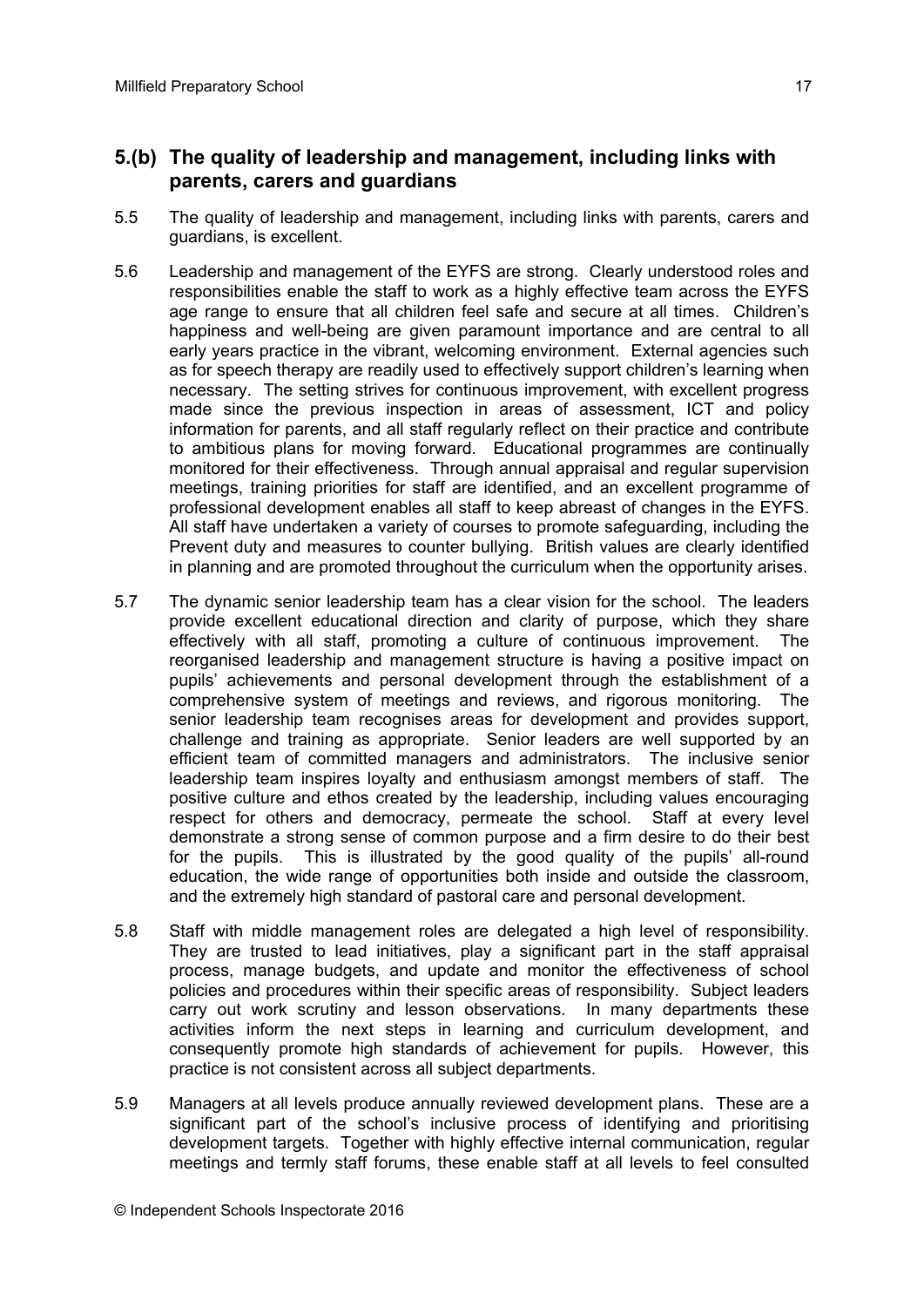and involved in school improvement initiatives, and thus part of the process of change and development.

- 5.10 The school takes great care with both the retention and recruitment of high quality staff. All new staff undergo a rigorous recruitment process, which includes all suitability for employment checks. All staff are given a detailed job description, which ensures that they are suitably qualified and experienced and are fully aware of the expectations of their role. Before staff join the school, systematic training in welfare, health and safety, safeguarding and child protection is undertaken and regularly carried out thereafter. A thorough and detailed induction programme enables new staff to settle quickly and feel fully supported. Since the previous inspection, a new system of staff appraisal has been introduced. This is now firmly established and is very effective in supporting the continued professional development of staff. It is overseen by senior managers who co-ordinate and prioritise both individual and whole-school development needs. This fulfils a previous inspection recommendation.
- 5.11 Partnerships with parents are extremely strong. In the EYFS, a range of useful information is available in booklet form and on notice boards, an improvement since the previous inspection, and the pre-prep weekly newsletter is greatly appreciated. The Golden Moments book provides a daily record of children's activities, and parents are strongly encouraged to contribute in order to support their children's learning at home. The school has identified that the basic information gathered on new children on entry does not provide a comprehensive picture and lacks helpful detail.
- 5.12 In their responses to the pre-inspection questionnaire, parents of pupils throughout the school were strongly satisfied with the education provided and the level of support given to their children, and almost all said that they would recommend the school to others. The school swiftly establishes and maintains constructive relationships with parents, in accordance with its aims. Parents are confident that the school has effective systems of internal communication so that any important information pertaining to their children is shared with the appropriate staff. They appreciate the speedy response the school makes to queries and concerns, often immediately by email or text message.
- 5.13 An excellent range of well-presented and up-to-date information is available for the parents of current and prospective pupils on the school's website and in hard copy, providing key details about pupils' busy day-to-day routines along with informative material about the school's heritage and alumni. They greatly appreciate both this and an informative weekly newsletter, as well as the many levels of communication available to them. Parents feel that they can find any information they seek about the school with ease.
- 5.14 Parents have many opportunities to be involved in the life of the school. They are invited to special events such as school concerts and plays, and many actively support the school sports teams, attending matches both at home and away. The active Parents and Friends Association arranges termly social and charity events, including a Macmillan Cancer Support coffee morning, a May fair, and a parent and child tennis tournament*.*
- 5.15 A few parents indicated in response to the pre-inspection questionnaire that they are not entirely satisfied with the information given to them about their children's progress. Consideration of the types of information given to parents, the frequency